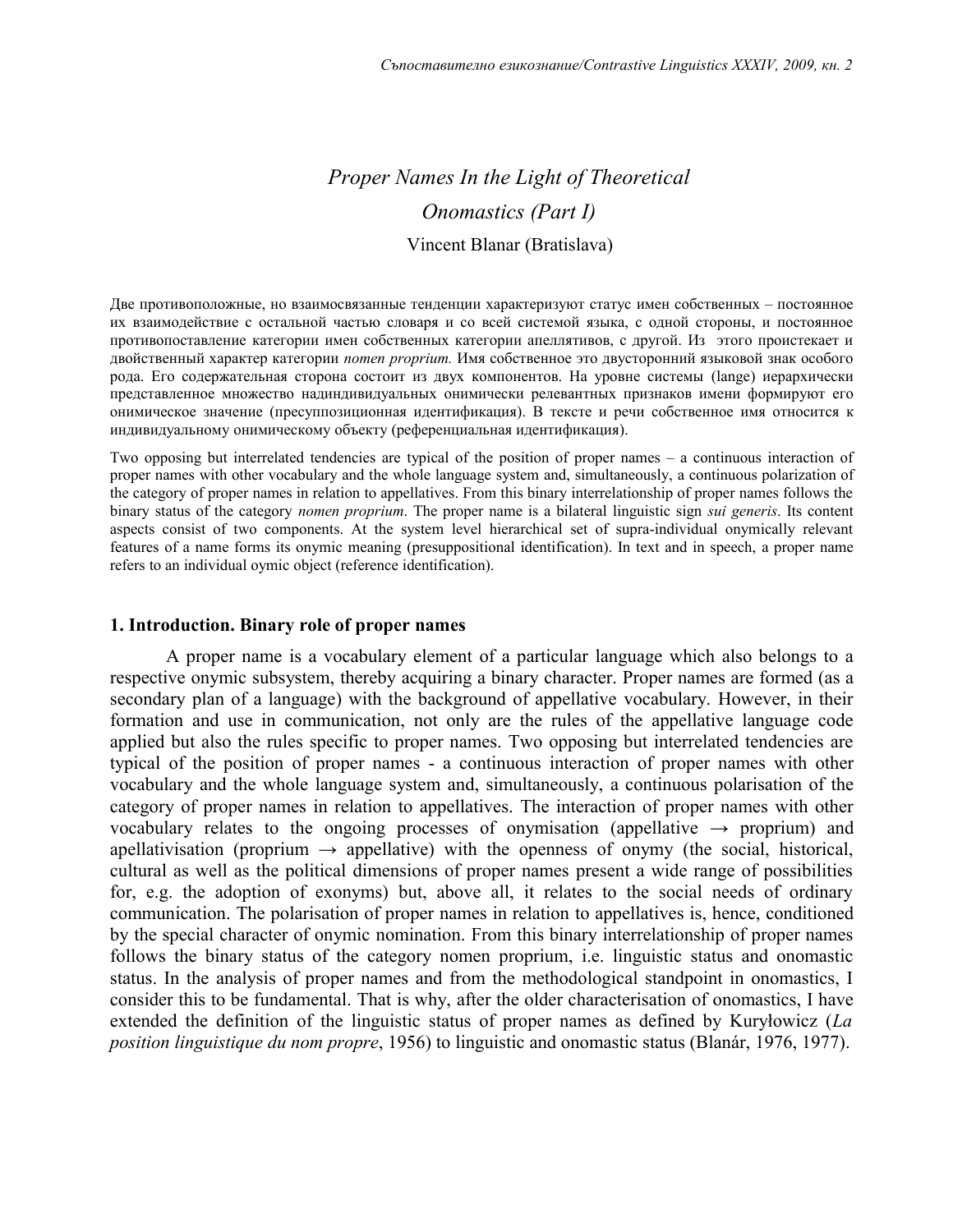# **2. 1. The linguistic and onomastic status of proper names**

The dual status of the proper name in language (the name as an element of the vocabulary of a language and simultaneously an element of an onymic set) is a crucial starting point in comprehending its special status and the valuation of proper names in a language. Naming individuals of the same species is a special case of nomination. It is the most detailed classification of real phenomena by language means which is induced by social needs to communicate (social communicational needs). In comparison with basic appellative lexis, proper names are a "secondary stratum" of naming (e.g. Kuryłowicz, 1956; Zabrocki, 1960) and in respect of these special naming needs they are classified as marked as opposed to the unmarked common nouns. To denote the most universal feature of propria, I use an integrating term <socially determined identification / differentiation of generic individuals>. This term combines several common and basic functions of proper names: nominative, individualising and differentiative (on onymic functions in greater detail see Knappová, [1](#page-1-0)992; Šrámek, 1999).<sup>1</sup>

The close relationship between the linguistic and onomastic status of a proper name can be observed in onymic nomination, identification and differentiation.

In onymic nomination (in the philosophy of language, the term "baptism" is used) an individual of a given class is named as an individually existing object. In this naming, any language form (grammatical form, prepositional phrase, minimal utterance, abbreviation etc.) is substantiated, e.g. *Tuším - I guess, Nazad - Back, Driapsa - Climb*; terrain names *Hlboké - the Deep, Medzi vršky - Between Hills*, chrematonyms *Vojna a mier - War and Peace*, *Nový čas - New Times.* Where surnames are concerned, so-called parasystem formations are almost typical, which extend the naming inventory that is necessary to identify / differentiate unambiguously by forms which do not have counterparts in the appellative field or which are formed by marginal wordforming procedures, e.g. *Vrbinčík, Nestriga, Podhora, Odnechta, Nechajdoma, Neradovič, Nemtuda*, etc. In constructing a statement, these "secondary" formations are incorporated into a text as substantives but the morphological categories of gender, number and case are used in a manner typical of individual onymic classes (in detail ch. 2.4.).

In onymic identification and differentiation, an individual "*1*" of the class of species A, hence *A1,* is excluded from other individuals "*2"*, "*3*"... "*n*" of the class of species *A* and individuals of other classes hence, *A1 : A2 : A3 ... An* : *B..., C... N*. This identification and differentiation in logic and the philosophy of language is perceived in a simplified way as "exclusion of individuals" (e.g. Zouhar, [2](#page-1-1)004).<sup>2</sup> However, this is not just a less precise expression

<span id="page-1-0"></span><sup>1</sup> The use of an *(onymic) function* and *feature* is not uniform. In my functional approach to onymic phenomena and relations I have in mind the most general features of proper names and pragmatic and grammatical features which are characteristic of individual onymic sub-systems. On these terms, more in chapter 2.2.

<span id="page-1-1"></span><sup>&</sup>lt;sup>2</sup> The speculations of logicians (and philosophers, too) about the character of the proper name only partially coincide with the views of experts in linguistics and onomastics. The reason lies in the different aim of their research and different aspects of research. Logicians and philosophers analyse the proper name in isolation and not as a component of an onymic system. The second reason is the differing definition of the aims of the research; proper names as involved in onomastics and logic differ (see e.g. Zouhar, 2004). To our understanding, proper names have their onymic semantics formed by several specifically onymic features (not just the "rigid designator" as used by Kripke). The basic elements of onymic systems have model values which also differ within one onymic system by their frequency and area distribution. In language communication, proper names fulfil a role of identification and differentiation. The analysis of isolated proper names, whatever aspect we use, does not make for understanding of their basic character.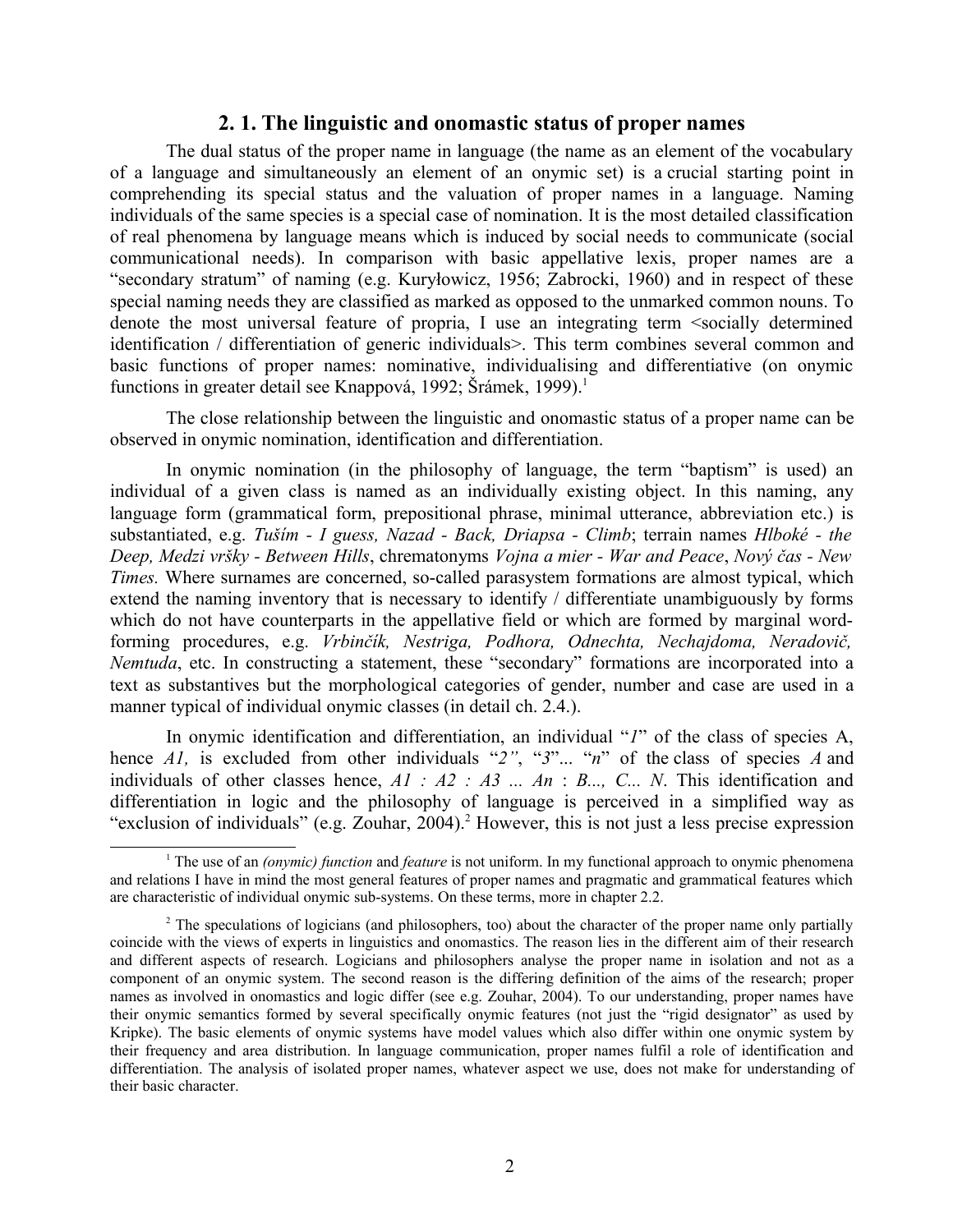of the same phenomenon. The explicit reference to a class of onymic phenomena within which an individual is identified in reference and in contrast to other individuals of the same class (and theoretically to other classes) does not have a negligible cognitive significance. A certain onymic class (sub-system) is implicitly involved whose naming elements have a content different from the homophonic names of other onymic classes (sub-systems). For example, in the naming of persons, a new fact is to be taken into account. In many situations in communication, a person A1 is named also as a member of a certain kinship. At the level of the system, this is a feature of  $\leq \pm$  family affiliation> which is the area "specifically onomastic": This is to be discussed further in the text.

Using the form *Martin* as an example, let us compare onymic objects with the proprial sphere of singulative naming.

The toponym *Martin* is a singulative (single-denotated) name of a town in the Turiec region. A common, specifically onymic element of the content of toponyms is their relatively close link with the location of an onymic object <location feature>. Geographical names have strong local and time dimensions. The distribution of geographical names in a terrain represents a toponymic context (Karpenko, 1967, p. 4).

The form *Martin* can also be a first name and a surname. For the class of persons, classification by their social and family membership is characteristic. Unlike the surname, the features of <family affiliation> and <heredity> at a negative stage are applied to the first name. (On *Martin* as surname, see text below).

The lexeme *Martin* is also used as a name of a historical description of this town. In this case, it stands for a chrematonym which characterises the links with the economic, productive and cultural activity of a man. The name is a serial product of mass objects which are interchangeable  $(\text{Šrámek}, 1999, p. 14)$ . This extensive group of objects is characterised by a feature of  $\le$ serial $>$ . The above generic features are used to distinguish several categories of onymic classes. Here, the forms *Martin* represent homonymous proprial formations.

However, proprial homonymy reaches into such internally varied sub-systems as (official and unofficial // living) anthroponyms. The form *Martin* can be a Christian name, surname, a living family name in unofficial naming and also a nickname used by a small clique for a boy with the less common name *Theophilus*. These are various functional components whose different onymic validity is supported by some specifying onymic features (E.-M. Christoph, 1987 onoseme can be considered). *Martin* as a Christian name is an individual name of a person which is given to a person at his birth; in the official binary naming system it is a determining functional component in relation with a surname, it expresses family affiliation and heredity at a negative stage; in a first naming system, it was a basic component of personal naming. The surname *Martin* is a hereditary functional component which expresses affiliation with a family; it is a basic (determined) component of the official naming system. In the official naming, *Martin* as the basic component of a naming unit is linked with features of <heredity> and <family affiliation>. In the system of living names, the form *Martin* can also be a nickname used in a small school society. – The individual functional components are characterised by a specific set of onoseme and that is why they are of different onymic validity.

The following are important to the character of an onymic sign and onymic classes: the socially significant characteristics of individual classes of onymic objects as well as the pragmatic attitudes of users of a name towards onymic objects and their naming are integrated in the designation of a proper name as its onymic features. In geographical names, these features are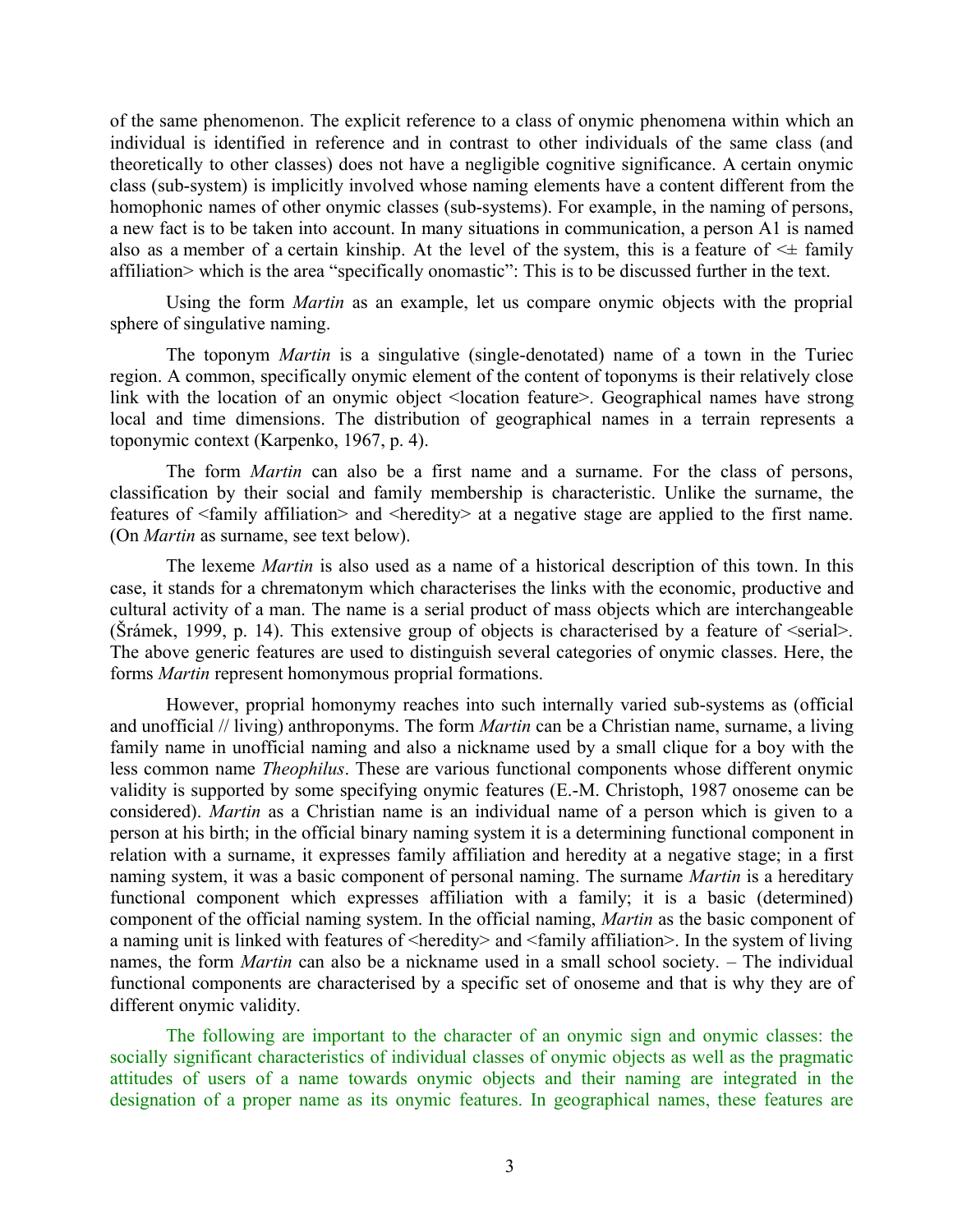motivated by the linkage of a name to the respective onymic object in the terrain and the socially important or typical character of a residential or non-residential site, respectively. Where personal names are concerned, these are properties characterising living beings in their fundamental social relations, such as relations within family. For the full category of geonyms and bionyms, more general features of < stabilisation by administrative and legal standards > and < stabilisation by a restricted (local) social convention> are typical. On the basis of these generic features, I distinguish between official onymic systems and systems which operate within semi-official and private relations. Differentiation between official and unofficial naming is of essential significance, especially in anthropomastics.

#### **2. 2. Functional and system view of onymy**

The above facts lead on to some general observations:

1. Specifically onymic semantic elements are a content component of an onymic sign. A proper name is a linguistic sign (e.g. on personal name, Horecký, 2005) but it must be stressed: as a linguistic sign sui generis. The content and form of an onymic sign are closely interrelated and at a proprial level they have a specific form. The interrelations in their content and formal aspects are discussed in detail below.

2. On the basis of the above analyses, it is possible to formulate a certain conclusion about the structural organisation of onymy. Individual classes of proper names are not only open sets of onymic entities; they are also functionally organised subsystems. The definition of terms and categories of *function* and *feature* makes us better able to comprehend the functional principle in onomastics. For example, R. Šrámek develops his arguments on this topic as follows: A function of the form *Brno* is to identify a certain object and differentiate it from other objects of its class. Generally speaking, the term *function* can be defined as "to be something, to exist, act as something". "Function is an expression of the ability to apply certain feaures by either differentiation or integration"…"The proprial function becomes the content of the proprium" (Šrámek, 1999, p. 21). This viewpoint, in its substance, develops on the well-known thesis by G. Frege (1892) who claims that "the meaning of a proper name is the object itself". Also R. Carnap (1956) sees the existence of an individual term in the object which it names. By contrast, the category *feature* "involves a range and type of semantically distinctive characteristics which determine or specify an extent and type of functions…and functional action". The feature, then, is "the ability to grasp the semantic content of a function and its orientation". It can be concluded that, in onymy also, categories such as f*unction*, *functionality* and *feature* establish the basic organising systematising principle. Due to its functionality, onymy also has a systematic character and "langue" character. Kalverkämper (1998) and Kohlheim (1997) hold similar views. This definition belongs to a broader research context in which systematisation is defined as a unity and coordination of functional, model and communicative aspects. Kohlheim (1977, p. 71) draws on a similar systematic and "langue" comprehension of a proprial sphere and he distingushes as virtual units *nomemes* which are realised in communication as different variations (*allonomy*) of proper names (see Šrámek, 1999, p. 49, 113).

# **2. 3. The content aspect of an onymic sign**

The following interpretation of the content of an onymic sign is a contribution to the centuries-old discussion on the significance of a proper name.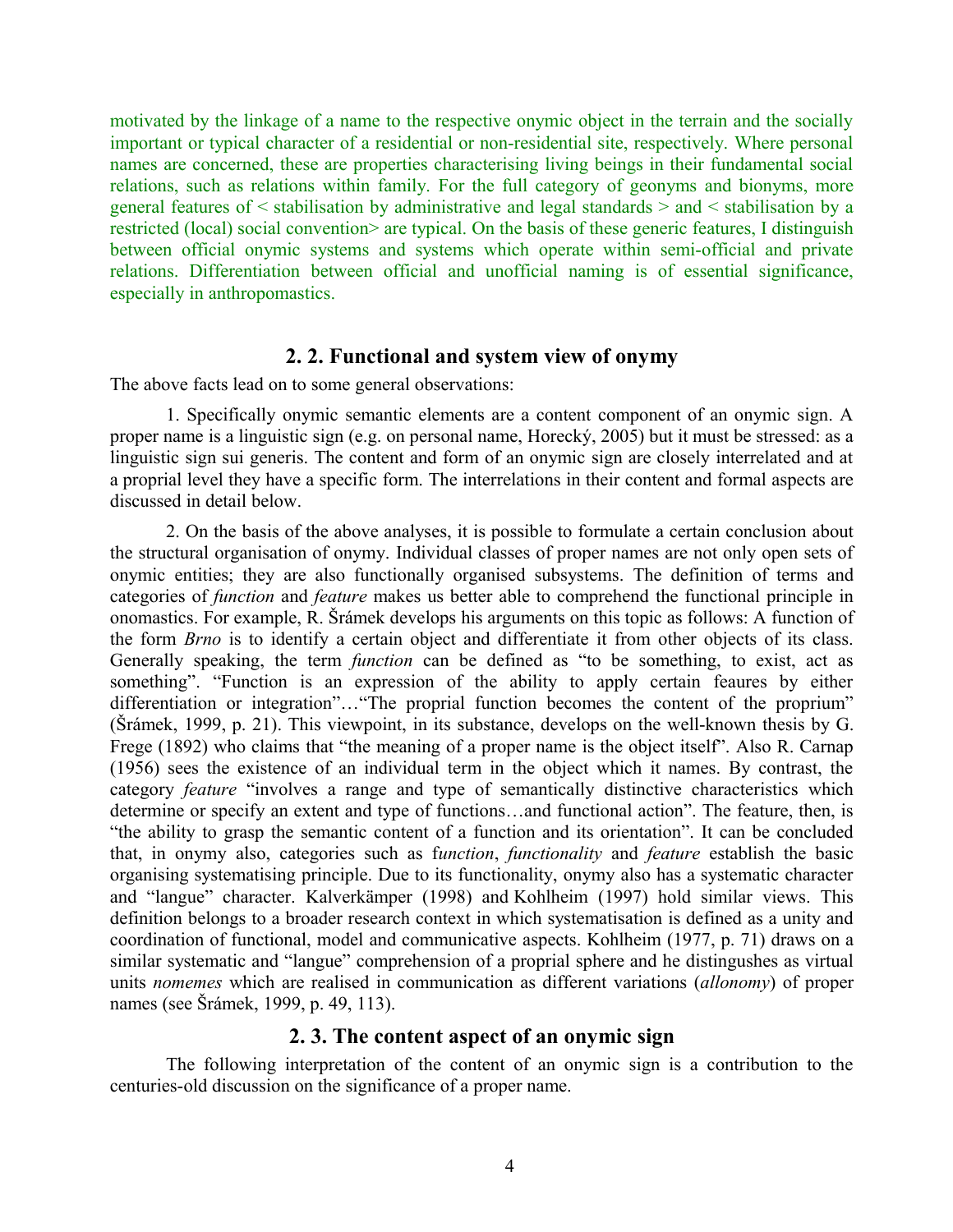Hansack's cognitivistic concept of proper names (1990, 2004) stems from a position of natural sciences; he understands natural language as a language programmer. Linguistic signs are bearers of a set of information which only refer to "meanings" and hence they have a unilateral character. Hansack's theory was further developed by S. Brendler in a lecture given at the  $21<sup>st</sup>$ International Congress in Uppsala (2002) "Über den gerechten Tod der Auffassung vom Namen als bilaterales Zeichen". This contribution is, in a certain sense, bellum contra omnes; however, the strong words often conceal simplifying explanations which do not serve to endorse Hansack's theory. Hence, Hansack, sourcing from the cognitivistic language theory built on a natural basis, does not provide answers to the theoretical questions raised from positions of the discipline of proper names itself. However, the construct of knowing an onymic object (see also Blanár, 1996 and elsewhere) is contributory. According to Hansack, signs (words) just refer to "meanings"; the information set of features which is delivered by a linguistic sign is as far as terms are concerned "theoretically indefinitive". There is an obvious difference between language competence as it is applied in ordinary communication (meanings which are linked to a language form are familiar to the communicating persons and facilitate mutual understanding) while, with regard to proper names, the speaker has to become familiar with names of generic individuals in order to e.g. effect a reference relationship in a dialogue. Knowledge of an onymic object differs by individual (from names of generally known objects through those partially known to the unknown). A usual familiarisation with an onymic object named (a prerequisite of identification) in a dialogue is a common method of exchange of thoughts. The viewpoint (of S. Brendler) is dubious that the relation of an appellative with its denotat is identical with the relation between a proper name and an onymic object. For a proper name, from the social aspect and the aspect of communication, the characteristic properties and signs of *every* individual of a given (onymic) class are important for identification and differentiation.

The formulation (Hansack, 2004, pp.  $55 - 64$ ) can be accepted that a proper name does not take the place of an onymic object; it is more a data set about this object in the human mind. In my understanding and terminology, this encyclopaedic information is just one component of the onymic content of a proper name which is applied at the level of communication. However, this is not the sole aspect of the content of an onymic sign. The following comments on Hansack's understanding of a broad range of "meaning" of a proper name, data set resulting in knowledge of an onymic object, are fundamental:

1. Two groups of phenomena must be distinguished within an open set of information elements. The first group includes individually different elements of information which support the identification and differentiation of individual onymic objects in common communication (e.g. age of the person named, his or her height, his or her appearance, address, etc.). This knowledge is not identical for both the communicating persons, but certain information important to a common communication is to be expected. The second group consists of socially recognised elements of meaning, beyond the individual, which are exclusively characteristic of a particular onymic class. These are specifically onymic features which form the onymic semantics (designation) of a given onymic class (subsystem). These are  $-$  as mentioned in the previous discussion  $-$  e.g.  $\leq$ localisation $\geq \leq \pm$  residence $\geq$  with toponyms,  $\leq$  family affiliation $\geq$ ,  $\leq \pm$  heredity $\geq$  with bionyms and other largely pragmatic features related to the manner of "baptism".

2. Although E. Hansack opposes the solution of basic problems in theoretical onomastics from positions of philosophy, he perpetuates this traditional line by the fact that he does not understand the proper name as an element of a particular onymic class, of a given subsystem. The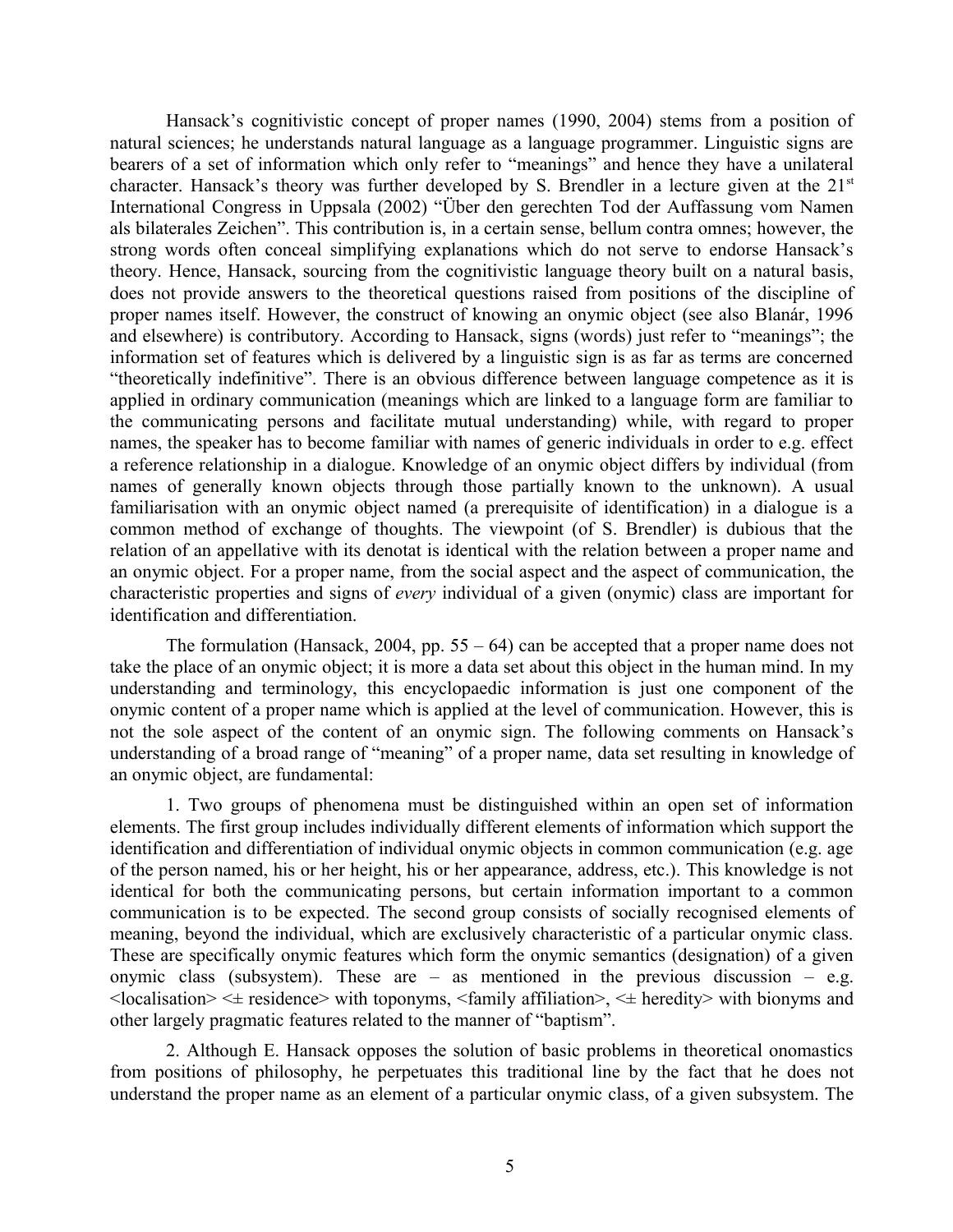analysis of proper names in the appellative context  $(A : P : A)$  and especially in the proprial context  $(P : P : P)$  makes it possible to extract the above onymically relevant elements of content, mostly of a pragmatic character. They are specifying onymic features which represent the most general principles of naming in the proprial sphere and their hierarchical sets are characteristic of individual classes (subsystems) of proper names. These hierarchical sets of specifically onymic features constitute the onymic semantics (designation) as the second component of the content of an onymic sign. I define this as presuppositional identification. While *reference identification* is characterised as a phenomenon at the level of communication, *presuppositional identification* is of a systemic, "langue" character. It refers to the content of whole classes of propria in deep structure regardless of information on or realisation of an onymic object.<sup>[3](#page-5-0)</sup> Hence, the onymic sign has its content and its form. Its content consists of two components: reference identification and presuppositional identification (onymic meaning). It should be stressed that the application of reference identification assumes the knowledge of a respective onymic class (genus proximum), i.e. the hierarchically highest feature; other pre-suppositional features are neutralised in common communication. With regard to ordinary communication, this fact is important from the communication point of view with homonymic proper names (compare the discussions about the form of *Martin* earlier in the text) and especially with internally varied anthroponymic subsystems. The given semiotic understanding of proprium facilitates the distinguishing of the individual functional components of proper names (Christian name, surname, nickname, living family name etc.) as special classes of names of different onymic validity (semantics).

The content aspect of an onymic sign cannot be isolated from its formal aspect.

# **2. 4. Interrelation between the content and formal aspects of an onymic sign**

Onymic features are realised in the language in various ways. This is most evident in the language aspect of personal names which vary in their onymic content, and their language structure forms, in many aspects, are a noteworthy part of the lexis of a national language. (That is why we mostly focus on anthroponymic signs). From this point of view, the question has not been studied systematically. In the following text I will proceed according to the hierarchy of onymic features (see Blanár, 2001). Onymic features are, in their way, reflected in the formal aspect of an onymic sign in a given subsystem and in the social and communicational conditions established. Here I analyse the situation in the Slovak language.

#### **Features of grammatical character**

1. A general feature of propria which has a functional and integrational character **<socially determined identification / differentiation>** is applied in proprial nomination to the proper name as an independently existing entity. Any language form is substantiated in the validity of the proper name. As far as the language structure is concerned, there are sets of proper names which are richly varied: compare personal names *Krátky - Short, Zlejší-Worse, Mlkvik-Quiet, Nesvadba, Ozembuch,* anoikonyms *Pri pieskoch By Sands, Medzi potoky-Between Streams,* chrematonyms *Kadernícky salón Katka-Hairdressers'Katka,* a novel *Komu zvonia do hrobu-For Whom The Bell Tolls,* logonyms  $A + B$ , TIP-TOP. The inventory of names extends in respect of various situations of

<span id="page-5-0"></span><sup>&</sup>lt;sup>3</sup> It is of interest to note that, in the semantic aspect of a proper name, the term <u>denotat (designat</u>) of a proper name is different in logic and the philosophy of language; it is understood as an abstract, arbitrary individual (occurrence de dicto; S. Kripke: rigidity de iure) and in the empirical aspect, the referent of a proper name as an empirical unit (usage de re; S. Kripke: rigidity de facto)- see Materna, 1998; Gahér, 2006; Zouhar, 2006.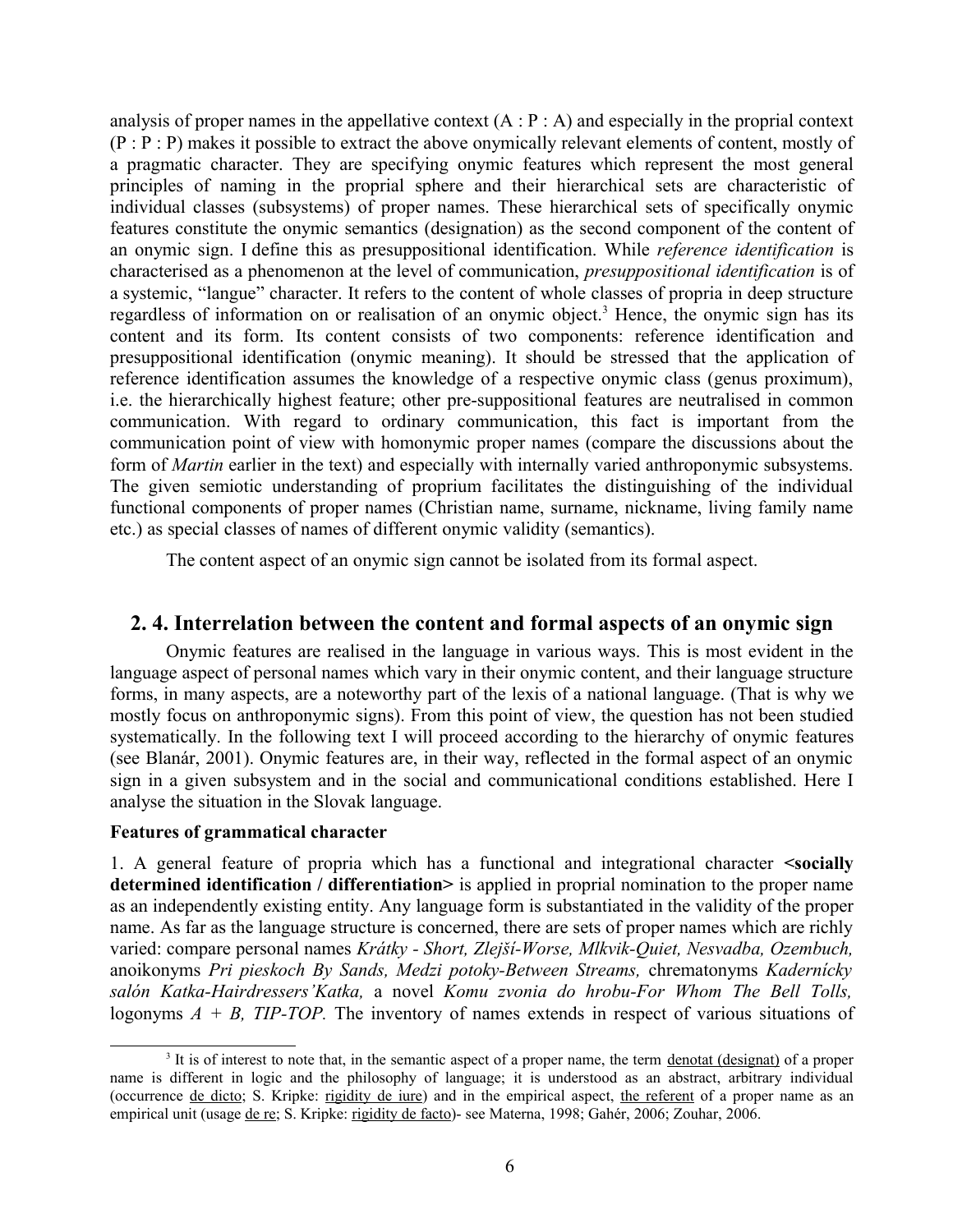naming by the selection of lexemes (which in appellative form often do not have pendants) and also by less common word-forming procedures (Blanár, 1950, 1996, 2005 and elsewhere). Let us cite, for example, the revaluation of the desinential morphemes to the derivational morphemes in the process of the substantiation of grammatical forms: *Oberaj, -a, -ovi; Zapletal, -a, -ovi..., Tomašových, -a, -ovi..., Nebojsa, -u, -ovi...;* the univerbalisation of combinations of words: *Starigazda, Zátroch, Zedvora;* the existence of variations of prepositional anoikonyms allows for the creation of a complete paradigm: *Pri pieskoch – By Sands// Piesky - Sands, Medzi potoky -Between Streams / Potoky - Streams*. A characteristic feature of proper names is the specific usage of the category of gender, number and case when the proper name becomes part of an oral or written text. Several examples of the category of gender follow. Personal names have natural gender. The category of gender of masculine living propria is one of the most active factors in the declination of proper names which in onymisation determines inter-paradigmatic shifts of extensive parts of lexis. In the process of onymisation, paradigmatic reconstruction affects masculine inanimate, feminine and neuter nouns. A characteristic procedure is an internal lingual solution of the discrepancies between the natural gender of a motivating member (masculine person) and a motivated word which does not belong to the class of masculine persons, e.g. *hlava (head) →* surname *Hlava, hruška (pear)→* surname *Hruška, kurča (chicken) →* surname *Kurča* (surnames are declined following the pattern "hrdina" – hero).

The ways in which a set of proper names is extended have their typological differences. For example, for Slavic names (especially Western-Slavic) it is characteristic that the extension of a set of surnames proceeds from the positions of derivational morphemes *(Adam: Adam-čík, -ec, -ička, -ko, -ovič* etc.) The inventory of surnames in many Western European languages is extended by names which have an article of a declined masculine or feminine gender in front of the base morpheme, e.g. Italian *De Amicis, Della Casa,* French *Dupont, Aucassin,* Spanish *Las Casas*, German *Ten Hoff*, often with a prepositional conjunction: *Zumbusch, Andermatt* (Blanár, 1996, p. 118). It is interesting to recall that a group of personal names which are without pendant in the appellative field was extended by the naming inventory as early as in the Ancient anthroponymy. Such forms were frequent, especially amongst composites (Haraj, 2006).

**2. <Natural gender of personal names>** For the paradigmatic aspect of personal names, it is extremely important that namings of persons have not the grammatical but the natural gender. Compare: (ten) *Adam, Krivý, Vrana, Stehno – (tá) Eva, Soňa, Krivá, Vranová, Stehnová.* If the ending does not allow for the categorisation of a name into a respective paradigm, the natural gender is considered in naming a living person: (a son) *Jakubove, Mišeje, Dobiášé Dolních;* (a daughter) *Jakubove, Mišeje, Jožova Krivého.* Names like (a child) *Adamča, Marienča, Štrekárča, Kalíča* represent marginal cases with colloquial coloration. The polarisation of proprial and appellative lexis is remarkable in the declension and formation of feminine surnames from masculine surnames and masculine living family names. Inter-paradigmatic shifts of these layers of anthroponyms are the most dynamic agents in the declension of personal names.

Declension according to the animate gender paradigm is usually applied to chrematonyms which were formed from appellative or proprial masculine personal names; the acc. sing. of masculine names of daily newspapers and magazines is declined according to animate gender paradigm: (to read) *Budovateľa, Bojovníka*, dat. and loc. sing. declension proceeds according to animate or inanimate gender paradigm: *v Čitateľovi // Čitateli (in Reader)*, *o Bojovníkovi* // *Bojovníku* (*about Fighter*) .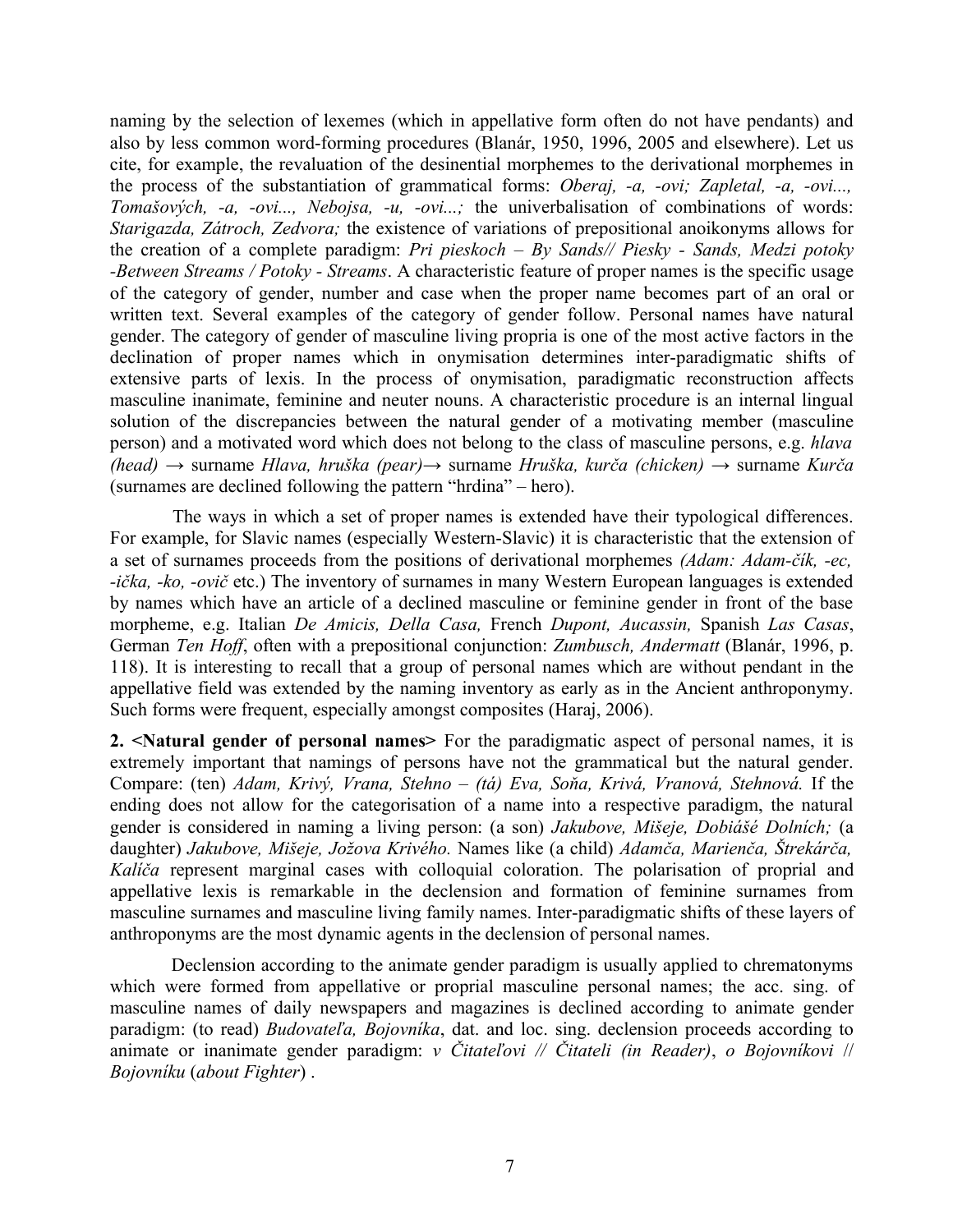When a proper name from a certain class of propria is used as the name of an onymic object of another class of propria, its designation (more precisely, its content model) will change; the name establishes a homonymic relation with the original name. This transition from one onymic class to another (transonymation) is also frequently accompanied by changes in morphology and changes in word-formation. The paradigm changes mainly in cases when the motivating lexeme is a personal name. Some examples follow:

personal name  $\rightarrow$  local name :

masculine names are declined by inanimate paradigms: *vo Svätom Petre(in Saint Peter's)*

personal name  $\rightarrow$  geographical/terrain name:

surname *Ondrejka* (declined by "hrdina" – hero) – a meadow *Ondrejka* (declined by "žena" – woman)

personal name  $\rightarrow$  names of days and seasons:

*na Ondreja (on Andrew's), po Ondreji (after Andrew's); na Mateja, po Mateji*

a name of a region, village, river  $\rightarrow$  surname:

surnames *Orava, Žilina, Nitra, Dunaj, Kubín* are declined by masculine animate paradigms (more in Blanár, 2005).

This vigorous tendency towards declension, which, in general, is characteristic of colloquial communication, copes with serious difficulties in cases of logonyms which quite often are unusual in their structure. Such peripheral naming units are represented mainly by acronyms, compare, e.g. ONAKO, SEKO, SFIG, TOPTEKS (Imrichová, 2002).

#### **Features of pragmatic and communicational character**

**3. <The stabilisation of a name by administrative and legal standards and by a restricted social (local) convention, resp.>** plays a basic role in the pragmatic features. This feature makes it possible to distinguish between official and unofficial living naming or, more precisely - between official onymic systems whose basic form is written and onymic systems which exist in oral semiofficial and private contact. Between official and unofficial naming, there exists a wide spectrum of semi-official functionings of a personal name in various naming situations (see, e.g. Kany, 1995).

In the functioning of onymic systems in social communication, the most complex situation arises with the naming of persons. In the naming of persons in official contact, a system of official naming and in unofficial and private contact, a system of living unofficial names have been constituted. Both systems coexist in close relations. Differences between official and unofficial anthroponymic systems result in a number of functional components, the scope of motivation, in structure and distribution of models. In our works *Živé osobné mená na strednom Slovensku* - *Living Personal Names in Central Slovakia* (Blanár – Matejčík, I. 1 1978, I. 2 1983) and *Teória vlastného mena* [The Theory of Personal Names] (1996, in German 2001) we demonstrated the principles of the organisation of anthroponymic systems in deep structure and their functioning in social communication. A surname has an officially stable form which does not translate into a foreign language.

The situation in current unofficial naming is different. Living names act in communication as colloquial formations. Research into living names in Central Slovakia has revealed that the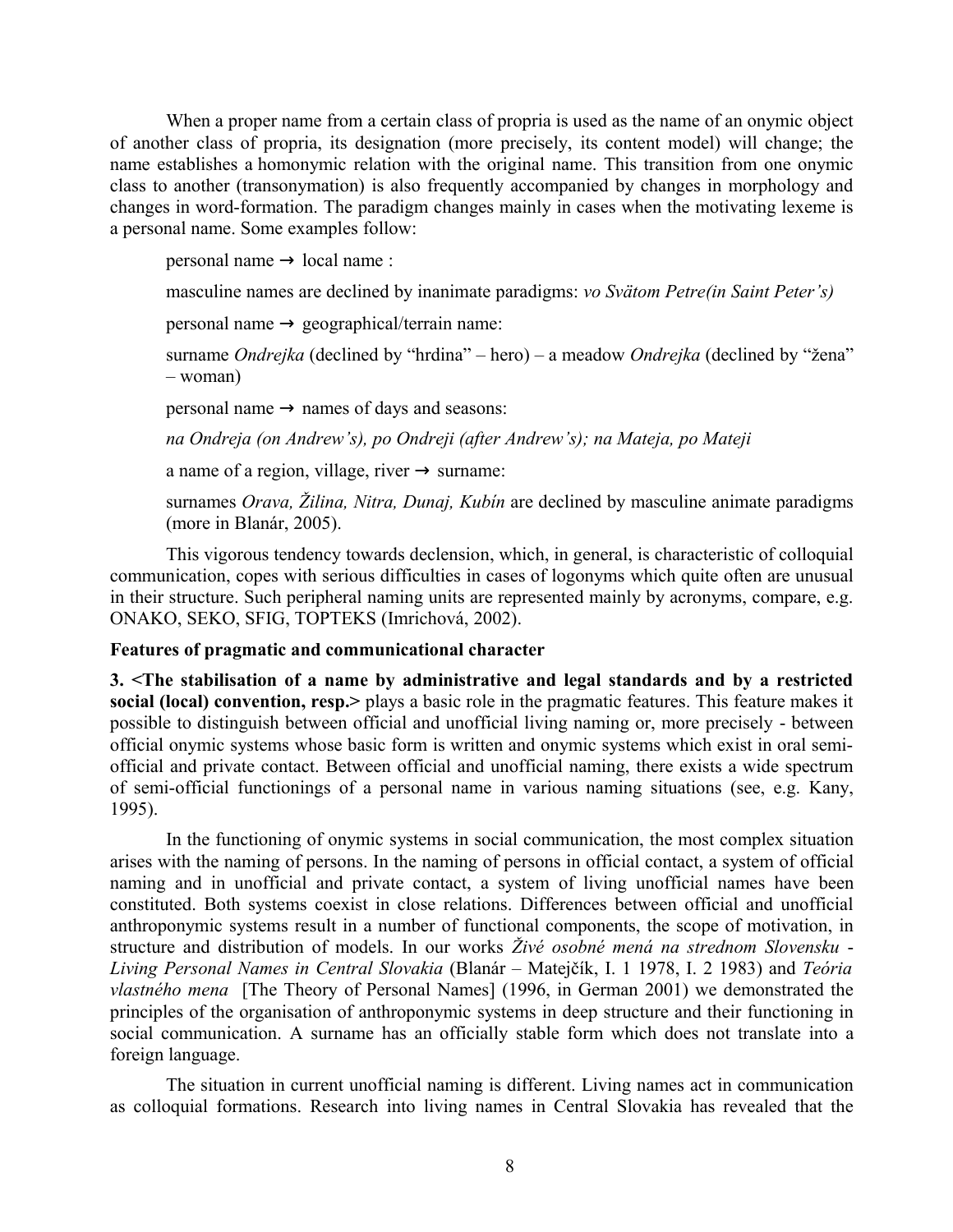proportion of surnames in models of living names is quite high. Living names, on the one hand, continue their old historical development (microsystems with rich functional components are often involved); on the other hand, they follow the process of official naming.

**4. <± Family affiliation>** This is an essential anthroponymic feature in the development of personal naming. It has two forms. In an old first naming system, it was (and in living names it still frequently is) applied at a negative stage  $(-)$ . In an official binary naming system, it is an  $\le$ affiliation with the family as a whole >.

In a first naming system, a person is not named as a member of a family but he or she is named as a person as such (*Koza, Pribina, Mojtech).* Personal (and later Christian) names frequently developed in the past from an individual characteristic. The individual characteristic was motivated by the name of the father (*Janovic),* mother (*Tom/ova, Tom/owna);* patronyms and matronyms are typical of Eastern and Southern Slavs. With the Western Slavs, the name of a location, the place of living, and the work (*Anton Podhradký - Undercastle, Juro Masár - Butcher*), origin (*Oravec*), physical or mental characteristics (*Tichý - Quiet*), etc. of a named person is a more usual motive.

The set of anthropolexemes of European personal names was substantially affected by Christianity. As a result of the spread of Christianity, the names of biblical and early saints were introduced into the old local anthroponymy. The Christian names gradually become the productive layer which is adopted in a new language environment. In the naming of members of a higher society and of more densely inhabited places, new anthroponymic features are gradually being applied which are linked to the component which, up to that point, had the determining role. The functional component was the bearer of this essentially important semantics from the viewpoint of personal naming, i.e. it expressed that the feature <kinship with a family as a whole> was linked with the feature <heredity>. Due to these features, hierarchically, it became the basic component of a model of naming. In such a way, the surname was constituted as the new functional component. The Christian name took the position of the determining component. The so-called first naming system was transformed into a binary naming system.

Since, in the naming of persons, not only are individuals identified and differentiated as such but also certain means of expression are used to designate their relatives and non-relatives respectively; in anthroponymy, in addition to the means and procedures common in nomination in the appellative area, the means typical of the proprial area are also used. A characteristic feature of the anthroponymic system is making a distinction between related and non-related persons. The rule which differentiates the naming of relatives and non-relatives in combining the Christian name with the surname also merits our attention. Let us consider a model scheme  $x + A$  in the binary system:

| $x + A$     | $y + A$        | $z + A$       |
|-------------|----------------|---------------|
| $x + A1$    | $y + A1$       | $z + A1$      |
| $x + B$     | $y + B$        | $z + B$       |
| Ján Murár   | Michal Murár   | Karol Murár   |
| Ján Murárik | Michal Murárik | Karol Murárik |
| Ján Točík   | Michal Točík   | Karol Točík.  |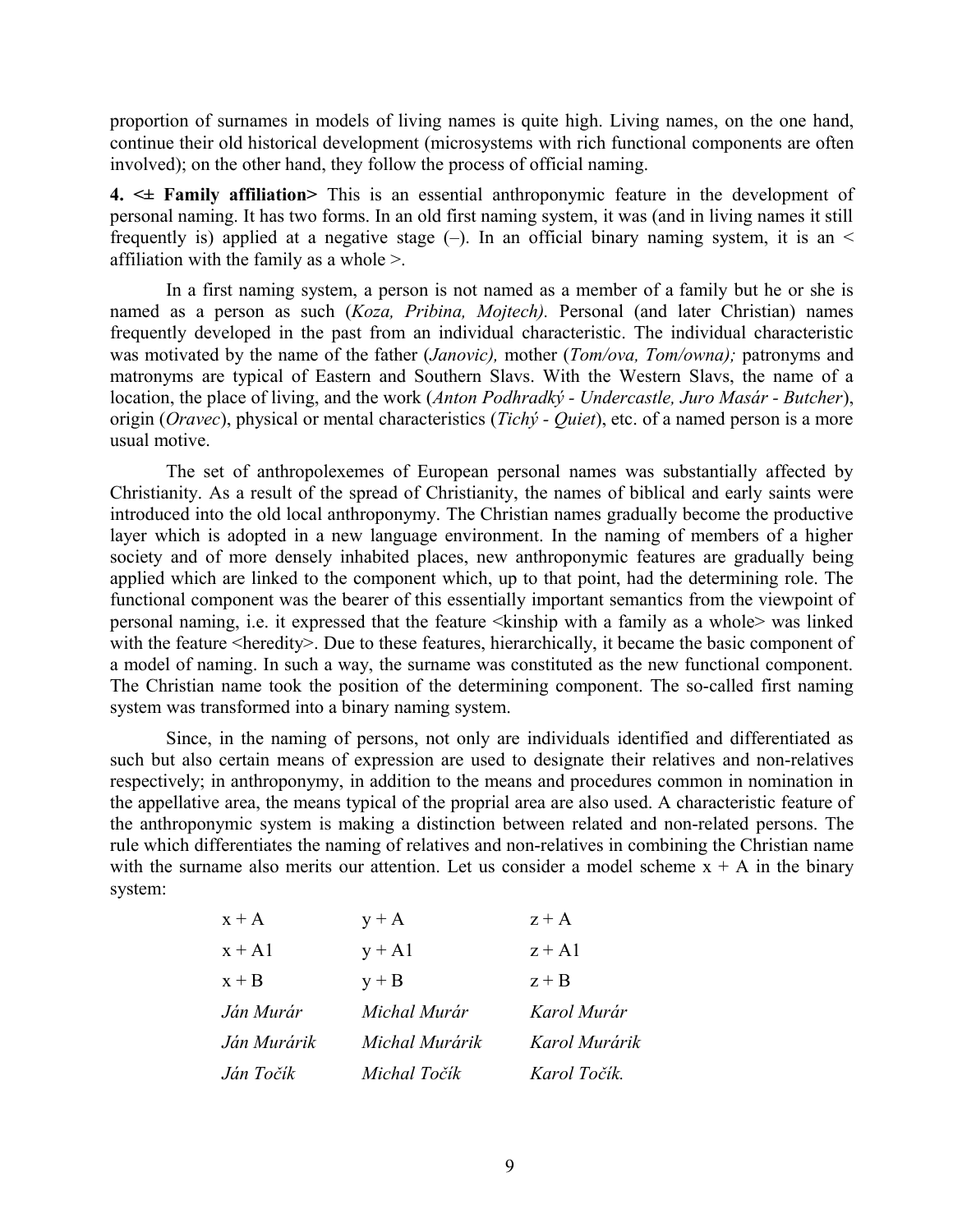If a Christian name (determinant)  $x$ ,  $y$ ,  $z$  - changes along a horizontal line and the surname (determiné) *A, A1, B* stays unchanged, consanguineous siblings are named. If surname *A, A1, B* in a vertical line is changed and the Christian name does not change, members of other families are named (see Blanár, 1945, 1950). This rule is modified in cases in which, in the stable binary naming system, persons who are not related have the same surname and in cases where their kinship ties are loosened by further branching of consanguineous relatives. The possibilities for identification (and derivation) are not equal in the first naming and binary naming systems. In the first naming system, lexical selection and specifically anthroponymic word-forming procedures carry the most weight. In the binary naming system, the surname is the determining factor in expressing family affiliations. That is why, in the class of surnames, the group of anthropolexemes as well as the group of anthropoformants spreads so remarkably. Specificity of expression of proper names is demonstrated most clearly in the lingual formation of surnames.

**5. <± Heredity of proper name>** is a matter of personal naming. Heredity is demonstrated in functional components that are established by a more restrictive social convention and in the stabilisation of a name by administrative and legal standards in a different way.

In the old first naming system, hierarchically, the personal name was the basic component in a narrow sense (Ger. Rufname) which was not a hereditary element (e.g. *Matej, Jakuš* Gašpara). Later, the individual characteristic could gain the validity of a byname (e.g. *Stefan Diakovic // Stefan Diak*) by possible adoption of the heredity feature. The current subsystem of living names recognises non-hereditary functional components (*Jozef Zimen – Ščefiny Dzurajky Jožko*) as well as hereditary functional components (*Michal Palovčík – Palovčík od Cestárov; Ondrej Šmihula – Šmihula Belko*). The heredity of living family names is linked to a social convention in certain regions.

The inheritance of a new functional component – surname – starts the procedure of the change of the first naming system into the binary naming system. This results from the need to identify the named persons unambiguously in common communication and in official documents. The establishment of the state-political units with a developed administration and legal standards and the effort of privileged groups to strengthen their legal ownership by means of a wellestablished family name were the important driving forces towards restructuring in the naming system (see also Pulgram 1950–1). The new functional component had (officially) a constant form and was inherited by consanguineous relatives down the line of male descendants.

The motivation of a family surname by a particular onymic situation is coded in its language form but, in the process of inheritance, the live motivation relation of the surname becomes less important and it is irrelevant in common communication. Forms like *Holovič, Pisarčík, Jakubíček* can, in morphemic and word-formation analysis, be categorised into their individual morphemes but the derivational morphemes function only as means to differentiation. By contrast, the motivation of non-hereditary living names indicates the current circumstances of naming; compare *Ondro Bitkár (Fighter), Juro Amerikán (American), Drotár (Wire - worker), Jedinák Rybnický, Jula Na uhle*. The live motivation of unofficial names is frequently used in artistic speech.

**6. <± Obligatory character of a name>** This is just a marginal item in the category of personal names which is abstracted away in the developmental and pragmatic approach. The positive stage of obligatory (+) is a characteristic of personal names in the old first naming system and later for groups of Christian names. In the official binary naming system, this feature characterises the basic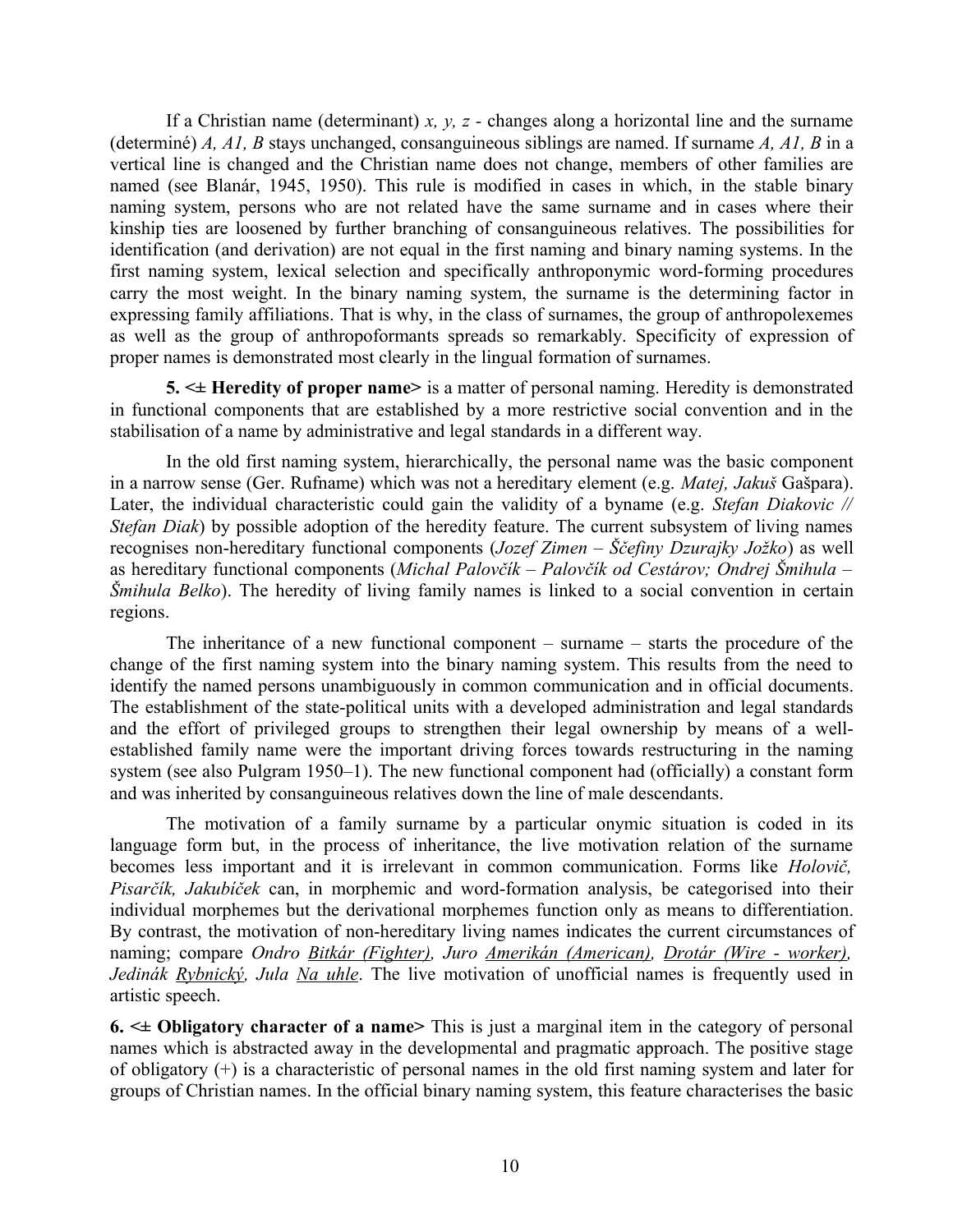components of the naming scheme (Christian name, patronymic, matronymic, surname). The basic form of these functional components is standard, written and also colloquial. The effect it has on the language form deals with the stability of the official naming (it is related also to aspects of spelling and grammar). In the negative stage  $(-)$ ,  $\leq$  obligation of a name characterises the functional components of unofficial naming (individual characteristics, nickname, byname, living family name and name of house). The basic form of these functional components is colloquial and regional. It also includes hypocoristic forms within a very small social radius (e.g. nicknames used within a family: *Mufo, Igiboj, Majko,* etc.). The negative stage of obligatory <obligation for a name> is manifested in communication in the more restricted stability of a colloquial form of an unofficial name.

**7. <± Validity of a name from birth>** This feature in the positive stage (+) relates to personal names in the first naming system in the narrower sense, and in the binary naming system it relates to Christian names and surnames. It is concerned with "baptism", with selection from relatively well-established sets which, however, have certain dynamics (extension, stabilisation, assimilation of foreign names). In the old first naming system, this feature in the negative stage (−) relates to an individual characteristic, nickname and byname, in the unofficial naming of rich sets of living names which are characterised by local economic and social conditions and where the expressiveness of naming means is applied more significantly.

**8. <± Expressiveness>** This feature is more frequent in personal names and less frequent in geographical names; its usage in various classes of chrematonyms would require a special analysis.

Motivation of geographical names indicates some aspects of a naming situation. Expressiveness is attained by a selection of emotionally coloured lexemes or an unusual connection of components in complex naming, compare, e.g. *Čertiak – the Devil, V židáku – In the Jewish Part, Bohov chrbát – the God's Back, Somárska lúka – Easy Slope.* In ordinary communication, the identification function of a name diminishes its original strong, even vulgar, expressiveness (a name of a meadow *Do riti – Up Arsehole).* 

For surnames, the feature of expressiveness refers to the form of the name; for unofficial names the live motivation refers to the person named. A characteristic group of living names is forms with overt expressiveness (*Čunčo, Čirbirák, Frťko, Grňa, Lizák, Harajda, Trlaj, Kičina, Škadra, Huka* etc.).

**9. <Grouping>** has a special status among other onymic features since it is closely related to the anthroponymic feature < family affiliation> or the chrematonymic feature <serial>. If it is related to the feature <family affiliation>, a name demonstrates relatives within a family, including members of kinship groups. In German, these names are termed Gruppennamen. They have a plural form and in Slovak they are formed by the suffix -*ovci* (*Kubala – Kubalovci, Rybár – Rybárovci).* However, the adherents, followers, or scholars of a person named by his or her proper name are classified as appellatives (and their initial letter is written in lower case: *bernolákovci*, *štúrovci*) since the features "follower, adherent, scholar" do not predicate the family affiliations which are relevant to the category of personal names. Names in which  $\leq$  grouping is combined with the feature  $\le$ serial $>$  belong to another subsystem. This is a rich class of chrematonyms which includes various kinds of products made in series, such as newspapers, magazines, books (*Pravda, Slovenka, Dom v stráni*), names of means of urban transport (cars, bicycles, trains, boats), cleaning and chemists' products etc.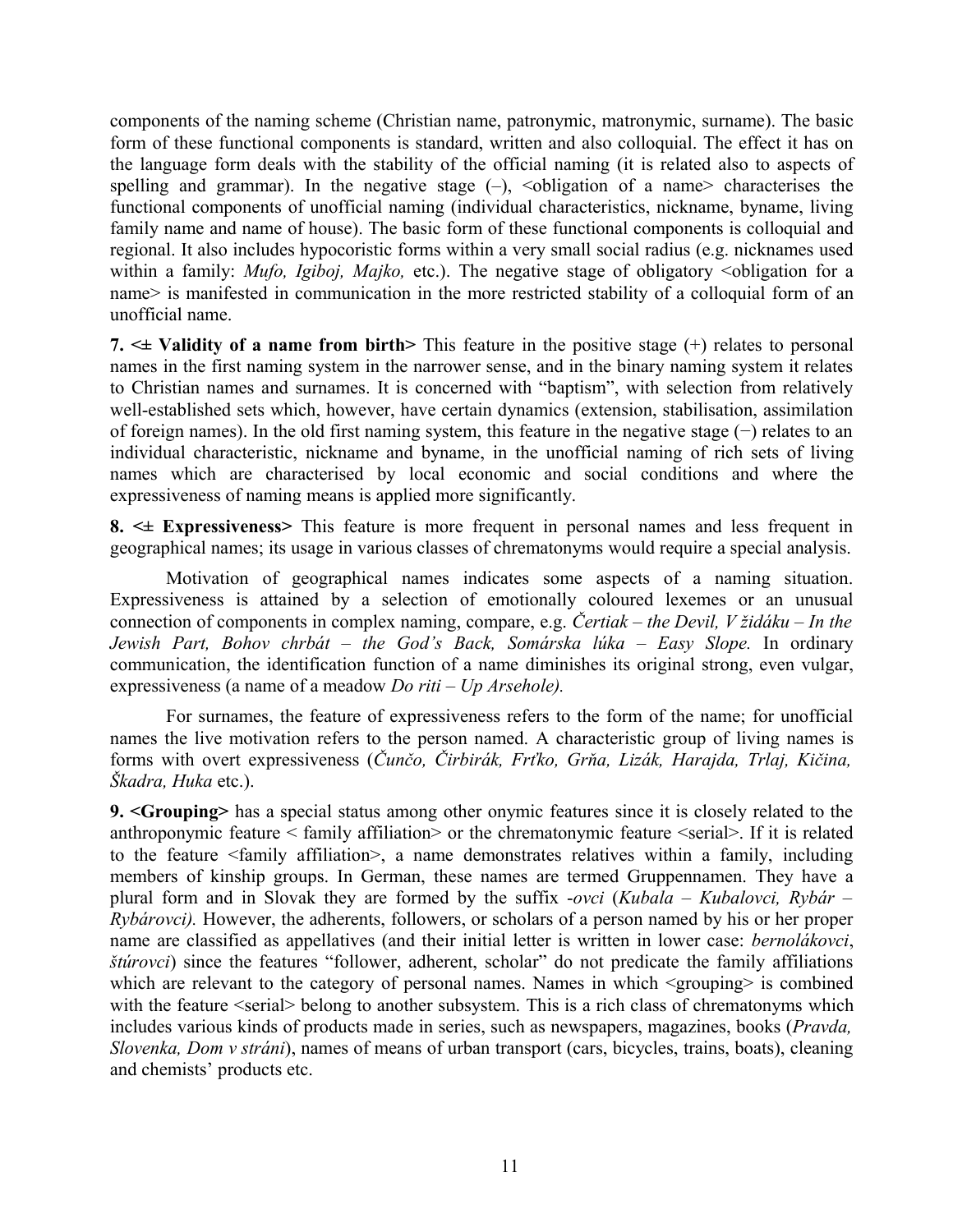The reflection of the content elements of a proper name in its language form confirms the perception of the proper name as a binary onymic sign.

### **2. 5. Modelling in onomastics. On the beginning of modelling of proper names**

The concept of modelling the naming act and also modelling the whole set of onymic elements of a given class generalises proprial naming principles and leads to comprehending and depicting proprial relations, elements and their internal organisation in their deep structure (see also Šrámek, 1999). Supra-individual hierarchised features (onosemes, functions) embedded in social standards and needs have the most general character. These features constitute the content component (more precisely, semantic component) of an onymic sign. Content abstractions at a higher level are equal in some aspects in ethnic communities which lived in similar economic and social conditions. While the content component of the naming model is created by general naming principles, the proprial nomination itself is based on the rules of a given language (indeed, in the proprial sphere, their usage is quite specific). **Content models**, usually of a pragmatic character, relate to a concrete naming situation and onymy of a particular language by way of a **motivational model**. The link between the content and the word-forming model is the motivation model. In respect of expanding naming needs and various situations and also the functioning of onymic objects in social contacts, the motivations of proper names in individual classes are considerably varied but it is possible to determine certain typical situations. For example, the naming motifs of official personal names originate from more or less well-established sets (official inventories); this refers to the so-called "baptism" in a broad sense. In unofficial personal naming, living naming motifs are applied: the individual physical or mental characteristics of a person, his or her interests, job, origin, address, etc. (in Central Slovakia we have identified more than 20 different naming motifs – see Blanár – Matejčík, I. 1, 1978). Toponymic motivation models consist of features which are typical of a character or pragmatic aspect of geographical names; these are mainly location, the description of an object, ownership, membership, celebratory, a memorial feature and a residential feature (Majtán, 1996, pp.  $10 - 11$ ). These motivating features refer to the origin of a toponymy in a certain situation. As far as the motivator is concerned, logonyms as part of chrematonyms are interesting. Usually, their naming motif is a circumstance related to the area of activity of a firm or the name of its owner (Imrichová, 2002, p. 91).

**A word-forming model** is defined as "a word-forming pattern for a lingual depiction of the act of naming" (Šrámek, 1972, 1976). In proprial nomination in the word-forming model, the word-forming procedures of a language are used in accordance with the naming rules of a respective onymic sphere which have their local, time and frequency dimensions. The area distribution and social determination of word-forming models are mainly characteristic of toponymy and the group of living personal names. In the word-forming model, anthropobasis and anthropoformant are distinguished. In an act of communication, the word-forming model acquires its respective language form and this is what is known as a **word-forming type**. The first part of the word-forming type is its word class characteristic; in the second part, anthropoformants are given explicitly (Šrámek, 1999, Pleskalová, 1992; Blanár, 1978, 1996). The characteristic of formal aspects of living names can be intensified by distinguishing relations of equality (a name is a substantive in nom., sing.) and subordinacy (the function component is a possessive adjective or localisation with preposition) of functional components in the **syntactic model** (Jozefovič, 2006, p. 65).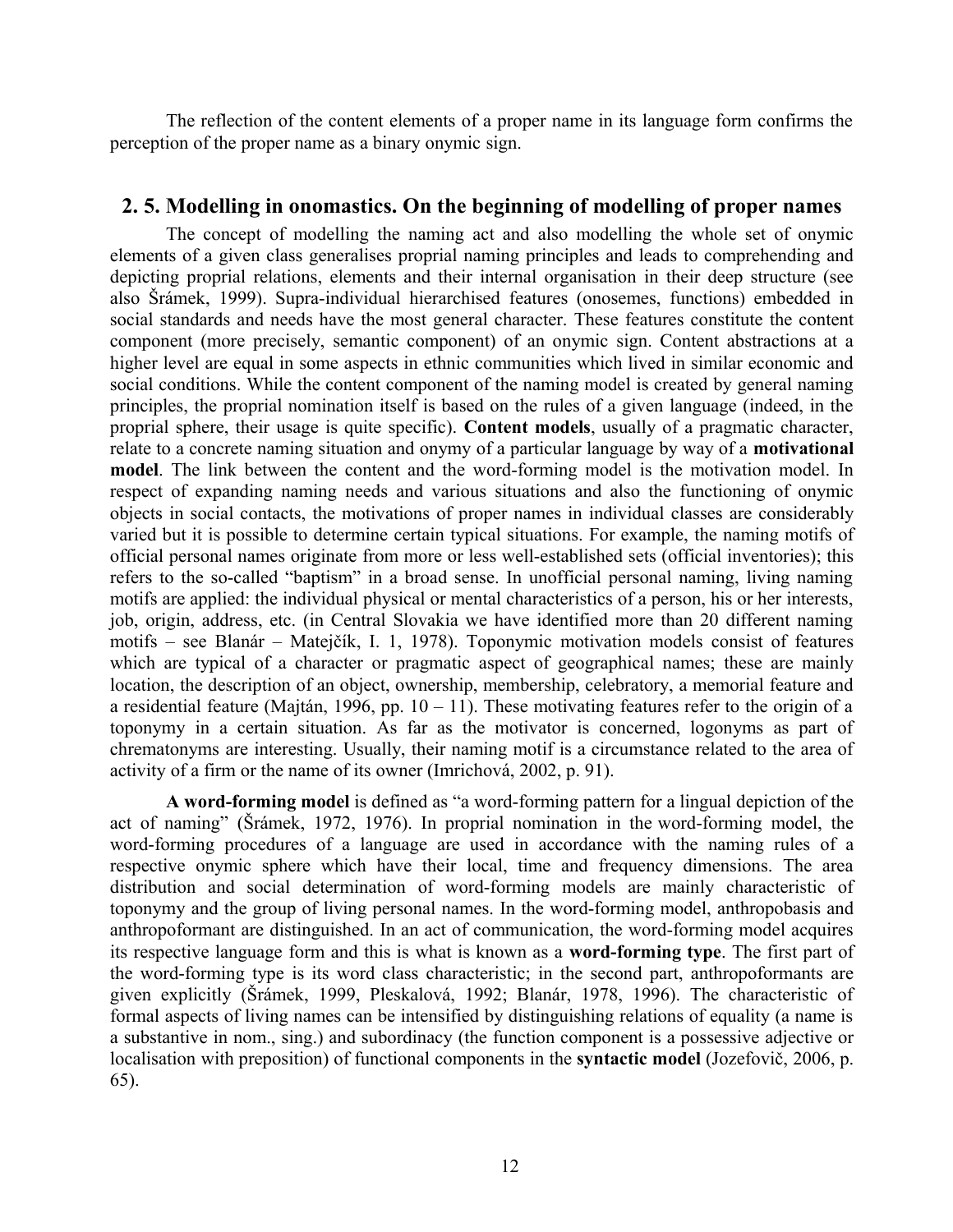I described the technique of modelling in the monograph *Living Personal Names in Central Slovakia I.1*, Blanar, 1978). In the model classification, two aspects of anthroponymic nomination are combined with graphical symbols. The content models are classified by functional components (Christian name, surname, individual characteristic, byname, living family name, house name); functional components are determined on the basis of a hierarchical set of onymic features (which form designation, onymic semantic). On the symbols of individual functional components, motifs are indicated by generalising exponents (figures, lower case). Hence, the content and motivation model are integrated in a graphical symbol (see chapters 2. 2, 2. 3, 2. 4.). For example:

*Jano Ráztočan*  $K + CH^p/RMD$ *Tetka Eva od Zubajov – aunt Eva from the Zubajs*  $A - K + MD_1 = P$ Legend: / means "functional component used as..."

= means "identical with...".

In "*The Theory of Proper Names*" (Blanar, 1996) I outlined rules for describing word-forming models and types for the classification of anthroponyms. A deeper understanding of systems of personal names and, in particular, computer processing of extensive material will be required to enhance the technique of model classification. In one living name several naming models are usually combined; these are defined as *naming types*. A system of living names consists of various naming types and models.

A naming type for living personal names:

*Milan Strmeň*

*Horár – forester Strmeň*  $CH^2$ /RMD + P=RMD

(how to decipher the record: individual characteristic is also used as a living family name and a name of a house + surname which can also be used as a living family name and a name of a house)

word-forming model [CH/RMD] her. char. + [P=RMD] surname

word-forming type  $Sd + Sd$ 

(how to read the abbreviation Sd: substantivum derived + substantivum derived).

Naming types are basic elements of onymic subsystems. Individual onymic models should be understood as prototypical (more or less open) sets of components of meaning. Their local, time and frequency dimensions show the internal structure of individual subsystems and facilitate a deeper synchronic, diachronic and confrontational description. The modelling method is considered an important methodological contribution to the development of current theoretical onomastics. The characteristic of extensive sets of living personal names requires the classification of rich and internally varied names on the principle of model abstractions. By the modelling method employed, a basis for comparison within the national language as well as for inter-ethnic confrontation (especially where content models are concerned) is formed and also it exposes (parasystemic) methods for using lingual means of the local language in proprial nomination (motivational models, word-forming models and types are dealt with).

The data obtained by the modelling method enable us to discover precisely, e.g., as far as living personal names are concerned, the use of individual functional components, the entire model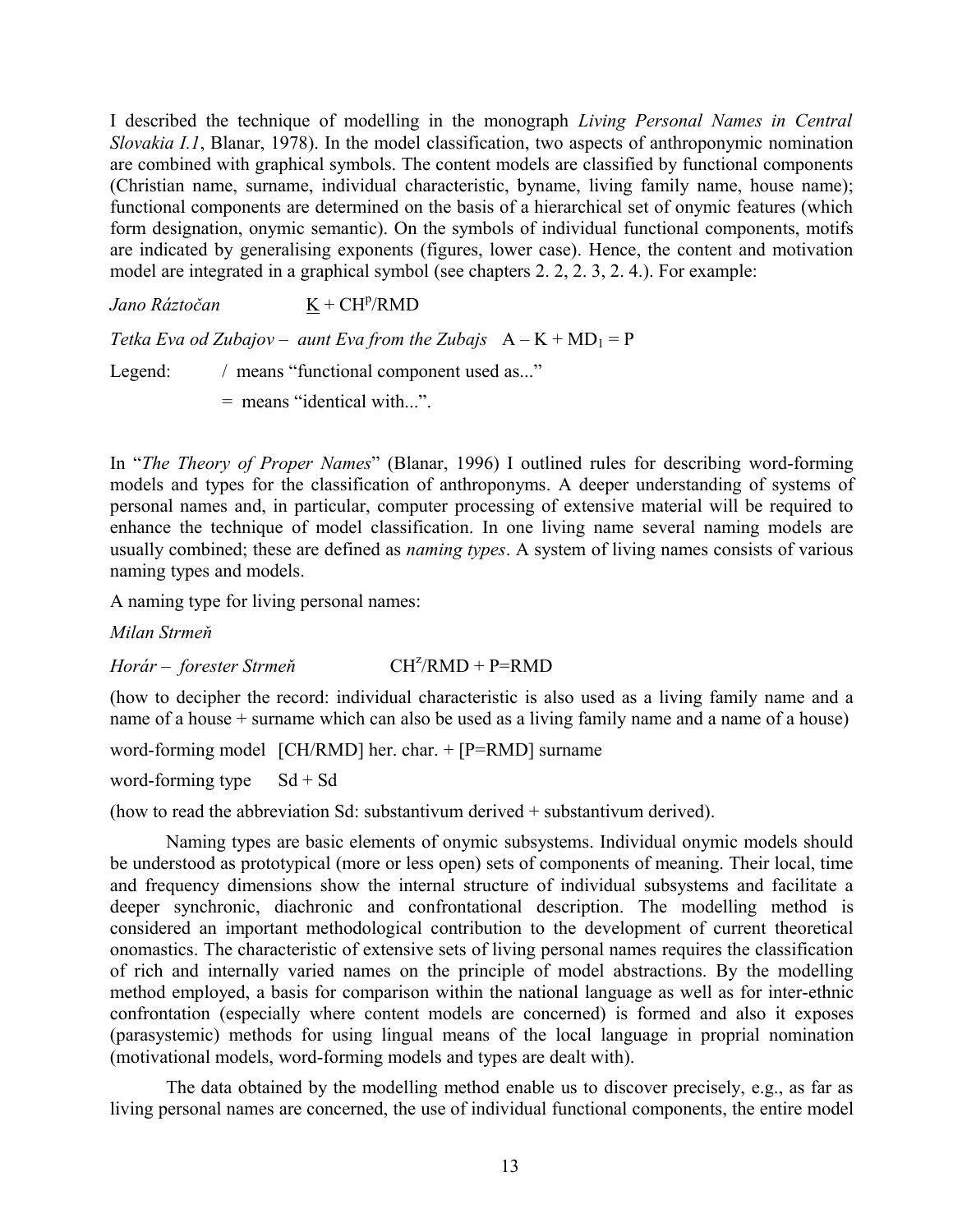structures in various microsystems and also in larger geographical areas. In comparative research, the as yet unused average anthroponymic microsystem which is formed by the following parameters: the frequency quotient of living names per bearer, the average distribution of content models (the ratio of content models to all living names), the average itemisation of content models, the average usage of functional components (Blanár, 1996), could be contributory. In comparison with other anthroponymic systems, the significant values are those which are higher or lower than the normal average.

The description of naming models through metalanguage enables us to process and classify onymic models by statistical and area methods.

#### **On the beginning of modelling of proper names**

Currently, the modelling method based on precise PC–performed research is on the increase. In Slovakia, the modelling method in the proprial sphere has been developing since 19[4](#page-13-0)5<sup>4</sup>. Its beginnings are linked to an attempt to apply a semiotic and functional-structural approach to the research into proper names (see V. Blanár, *Osobné mená. K základom semiologickej onomastiky*, 1945, manusc. *Proper names. On the basis of semiotic onomastics*). This deals with an attempt to comprehend the structural organisation in the system of Slovak official and unofficial (living) personal names. This structure is investigated as "types of names". It was understood as an "abstracted naming paradigm" which is formed by onymic signs with a certain structure of semantic functions (cf. p. 113). From 1966 and 1967, I have been using the term **model** (of personal names). In my further research, in the description of the content aspect of personal names, I used a method of component analysis and synthesis and I also formulated the theory and method of modelling aspects of the content and motivation of proper names by defining the general naming principles in the proprial nomination of personal names (Blanár, 1970; summarised in 1996; the classification of word-forming models and types is also outlined here). The substantiation and perspective of this procedure was validated with a set of almost 60,000 living personal names from central Slovakia (Blanár – Matejčík – [Šmelík] I. 1. 1978, I. 2. 1983). As the research continues, the set of onymic features (of prototypical character) in the designation of names has been extended.

The modelling of *toponyms* was closely analysed and, using the Czech language, explained by R. Šrámek (1971, 1972/3, 1976, 1999) in the course of the process of the systematic development of his concept of functional onomastics (on the whole, close to the perception which I formulate in this contribution). A model description of the formation of geographical names in Moravia and Silesia by J. Pleskalová (1992) also points out perspectives in comparative onomastics. At this point, reference should be made to the studies by a Slovak researcher, M. Majtán (1976, 1996 and elsewhere).

*translated by David J. Shearman and Adriana Shearman*

## **References**

<span id="page-13-0"></span><sup>4</sup> J. Pleskalová, 1992, p. 15: "In onymy, the model classification was first applied to anthroponymy by V. Blanár."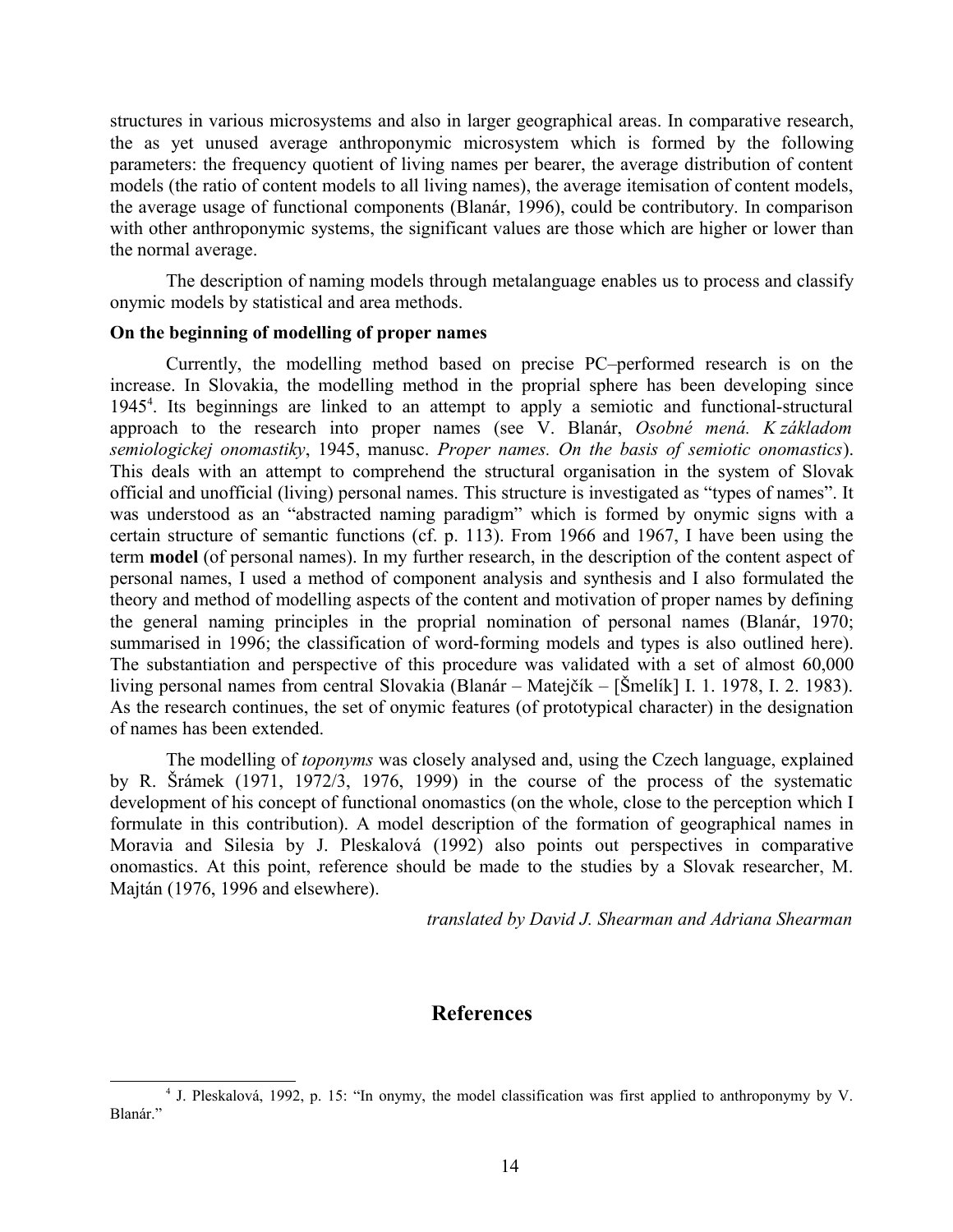Beleňkaja 1969: V. D. B e l e ň k a j a. Toponimy v sostave leksičeskoj sistemy jazyka. Moskva, Nauka 1969.

Blanár 1945: V. B l a n á r. Osobné mená. K základom semiologickej onomastiky. Bratislava 1945. 138 s. Dokt. dizert. Rukopis.

- Blanár 1950: V. B l a n á r. Príspevok ku štúdiu slovenských osobných a pomiestnych mien v Maďarsku. Bratislava, SAVU 1950. 139 s.
- Blanár 1963: V. B l a n á r. Využitie jazykových prostriedkov v rozličných sústavách slovanských osobných mien. In: Slavische Namenforschung. Red. T. Witkowski. Berlin 1963, s. 210 – 215.
- Blanár 1965: V. B l a n á r. Onomastický výskum na Slovensku. (Ciele, metódy, aktuálne úlohy.) In: Jazykovedný časopis, 16, 1965, s. 73 – 78.
- Blanár 1967: V. B l a n á r. K vývinu slovanských osobných pomenovacích sústav. (Teoretické východiská). In: Třetí zasedání Mezinárodní komise pro slovanskou onomastiku při Mezinárodním komitétu slavistů v Domě vědeckých pracovníků ČSAV v Liblicích u Prahy 16., 17. 9. 1966. Red. J. Svoboda – L. Nezbedová. Praha 1967, s. 21 – 38.
- Blanár 1969: V. B l a n á r. Das spezifisch Onomastische. In: Disputationes ad montium vocabula aliorumque nominum significationes pertinentes. Red. H. H. Hornung. Wien 1969, s.  $81 - 87$ .
- Blanár 1970: V. B l a n á r. Sústava živého pomenúvania osôb. In: Četvrto zasedanie na meg ´unarodnata komisija za slovenska onomastika. Govori i referati. Skopje – Ochrid 17. 9. – 23. 9. 1970. Red. B. Vidoeski et al. Skopje, Makedonska akademija na naukite i umetnostite 1971, s.  $37 - 51$ .
- Blanár 1972: V. B l a n á r. Die soziolinguistische Problematik der Personennamen. In: Ethnographisch-archäologische Zeitschrift, 13, 1972, s. 203 – 208.
- Blanár 1976: V. B l a n á r. Lingvistický a onomastický status vlastnéh3o mena. In: Onomastica, 21, 1976, s. 5 – 18. Nem.: Der linguistische und onomastische Status der Eigennamen. In: Zeitschrift für Phonetik, Sprachwissenschaft und Kommunikationsforschung, 30, 1977, s. 138 – 148. In: Reader zur Namenkunde. 1. Namentheorie. Red. F. Debus, W. Seibicke. Hildesheim – Zürich – New York 1989, s. 111 – 123.
- Blanár 1977: V. B l a n á r. Poznámky k polysémii, homonymii, antonymii a synonymii vlastných mien. In: Jazykovedné štúdie, 13, 1977, s. 37 – 43.
- Blanár 1985: V. B l a n á r. Vlastné meno v jazykovej komunikácii. In: V. ogólnoplska konferencja onomastyczna. Poznań 3–5 września 1985. Kśięga referatów. Red. K. Zierhoffer. Poznań, Wydawnictvo Naukowe Unviersytetu im. Adama Mickiewicza w Poznaniu 1988, s. 33  $-41$ .
- Blanár 1996: V. B l a n á r. Teória vlastného mena. (Status, organizácia a fungovanie v spoločenskej komunikácii.) Bratislava, Veda, vydavateľstvo SAV 1996. 250 s. Nem.: Theorie des Eigennamens. (Status, Organisation und Funktionieren der Eigennamen in der gesellschaftlichen Kommunikation.) Hildesheim – Zürich – New York 2001. 207 s.
- Blanár 1998: V. B l a n á r. Teória vlastného mena zo slovanského porovnávacieho hľadiska. In: XII. medzinárodný zjazd slavistov v Krakove. Red. J. Doruľa. Bratislava, Slovenský komitét slavistov a Slavistický kabinet SAV 1998, s. 169 – 182.
- Blanár 2001: V. B l a n á r. Problematika vývinu pomenúvania osôb. In: Studia Academica Slovaca, 30. Prednášky 37. letnej školy slovenského jazyka a kultúry. Red. J. Mlacek. Bratislava, Stimul 2001, s. 59 – 72.
- Blanár 2006: V. B l a n á r. Wie weiter in der Theorie der Onomastik? (Zum internationalen onomastichen Handbuch "Namenarten und ihe Erforschung".) In: Namenkundliche Informationen 87/88, 2006, s. 17 – 31. Sonderdruck.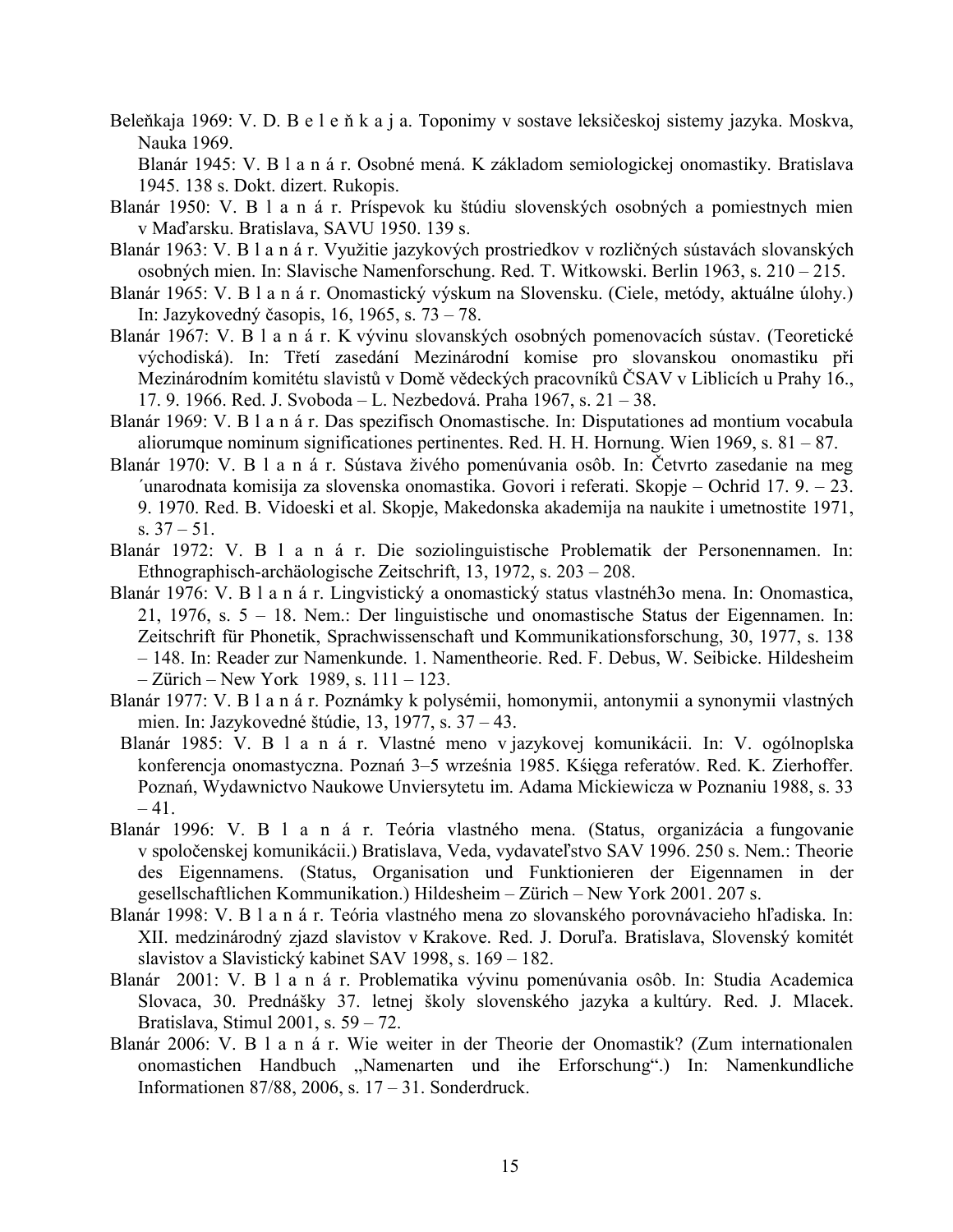- Blanár 2006: V. B l a n á r. Súvzťažnosť obsahovej a formálnej stránky onymického znaku. In: Jazykovedný časopis, 57, 2006, s. 89 – 100.
- Blanár 2004: V. B l a n á r. Pragmatickolingvistické metódy a problematika v onomastike. In: Jazykovedný časopis, 55, 2004, s. 3 – 19.
- Blanár, Matejčík 1983: V. B l a n á r, J. Matejčík. Živé mená na strednom Slovensku. I. 1. Designácia osobného mena. Bratislava, Slovenské pedagogické nakladateľstvo 1978. 416 s. I. 2. Distribúcia obsahových modelov. Maritn, Osveta 1983. 647 s.
- Brendler 2004: S. B r e n d l e r. Namenarten und ihre Erforschung. In: Namenarten und ihre Erforschung. Ein Lehrbuch für das Studium der Onomastik. Ed. Andrea Brendler a Silvio Brendler. Hamburg, Baar 2004. 1024 s., s. 33 – 48.
- Brendler 2002: S. B r e n d l e r. Über den gerechten Tod der Auffassung von Namen als bilaterales Zeichen. In: Proceedings of the 21<sup>st</sup> International Congress of Onomastic Sciences. Uppsala 19–24 August 2002. Ed. E. Bryla et al. Uppsala, Sprok - och folkminnesinstitutet 2005, s. 98 – 117.
- Carnap 1947: R. C a r n a p. Meaning and Necessity. Chicago, Chicago University Press 1947.
- Čermák 2001: F. Č e r m á k. Jazyka a jazykověda. Přehled a slovníky. Praha, Karolinum 2001. 341 s.
- Debus 1985: F. D e b u s. Zur Pragmatik der Namengebung und Namengebrauch in unserer Zeit. In: Der Eigenname in Sprache und Gesellschaft. I. Verhandlungen im Plenum. Red. E. Eichler et al. 15. Internationaler Kongreß für Namenforschung (13. – 17. August 1984). Leipzig 1985, s.  $49 - 75$ .
- Dolník 1995: J. D o l n í k. Forma a význam vlastného mena. In: Slavica Slovaca, 30, 1995, s. 105 – 111.
- Dolník 1998: J. D o l n í k. K pragmatike vlastných mien. In: XIII. slovenská onomastická konferencia. Zborník materiálov. Zost. M. Majtán – P. Žigo. Bratislava 1998, s. 21 – 25.
- Dolník 2003: J. D o l n í k. Lexikológia. Bratislava, Univerzita Komenského 2003. 236 s.
- Ďurčo 1996: P. Ď u r č o. Vlastné mená na Slovensku. In: Studia Academica Slovaca, 25. Prednášky 32. letného seminára slovenského jazyka a kultúry. Red. J. Mlacek. Bratislava, Stimul 1996, s. 54 – 60. Eichler
- Eichler 1983: E. E i c h l e r. Das integrierte (slawisch-deutsche) Toponym in der lexikographischen Bearbeitung. In: VIII. slovenská onomastická konferencia. Banská Bystrica – Dedinky 2. – 6. júna 1980. Zborník materiálov. Red. M. Majtán. Bratislava – Banská Bystrica – Prešov 1983, s. 24 – 31.
- Eichler 1988: E. E i c h l e r. Probleme der onomastischen Rekonstruktion als linguistisches Universale. In: Probleme der Namenbildung. Rekonstruktion der Eigennamen und der ihnen zugrundeliegenden Appellative. Uppsala 1988, s. 91 – 103.
- Eichler, Šrámek 1988: E. E i c h l e r, R. Š r á m e k. Die Strukturtypen der slawischen Ortsnamen. Strukturní typy slovanské oikonymie. Namenkundliche Informationen. Sonderheft. Leipzig, Karl-Marx-Universität 1988. Gahér

Fiske 1992: J. F i s k e. Introduction to communication studies. London 1992.

Frege 1892: G. F r e g e. Über. Sinn und Bedeutung. München 1892.

- Frege 1999: G. F r e g e. Výklady o smyslu a významu. In: J. Fiala (ed.) Analytická filosofie. První čítanka. Plzeň 1999, s. 1 – 13.
- Gahér 2006: F. G a h é r. Stoická sémantika a logika z pohľadu intenzionálnej logiky. Bratislava, Univerzita Komenského 2006. 245 s.
- Goetz 1993: H. W. G o e t z. Proseminar Geschiche. Mittelalter. 22 Abbildungen. 13 Texte. Stuttgart 1993.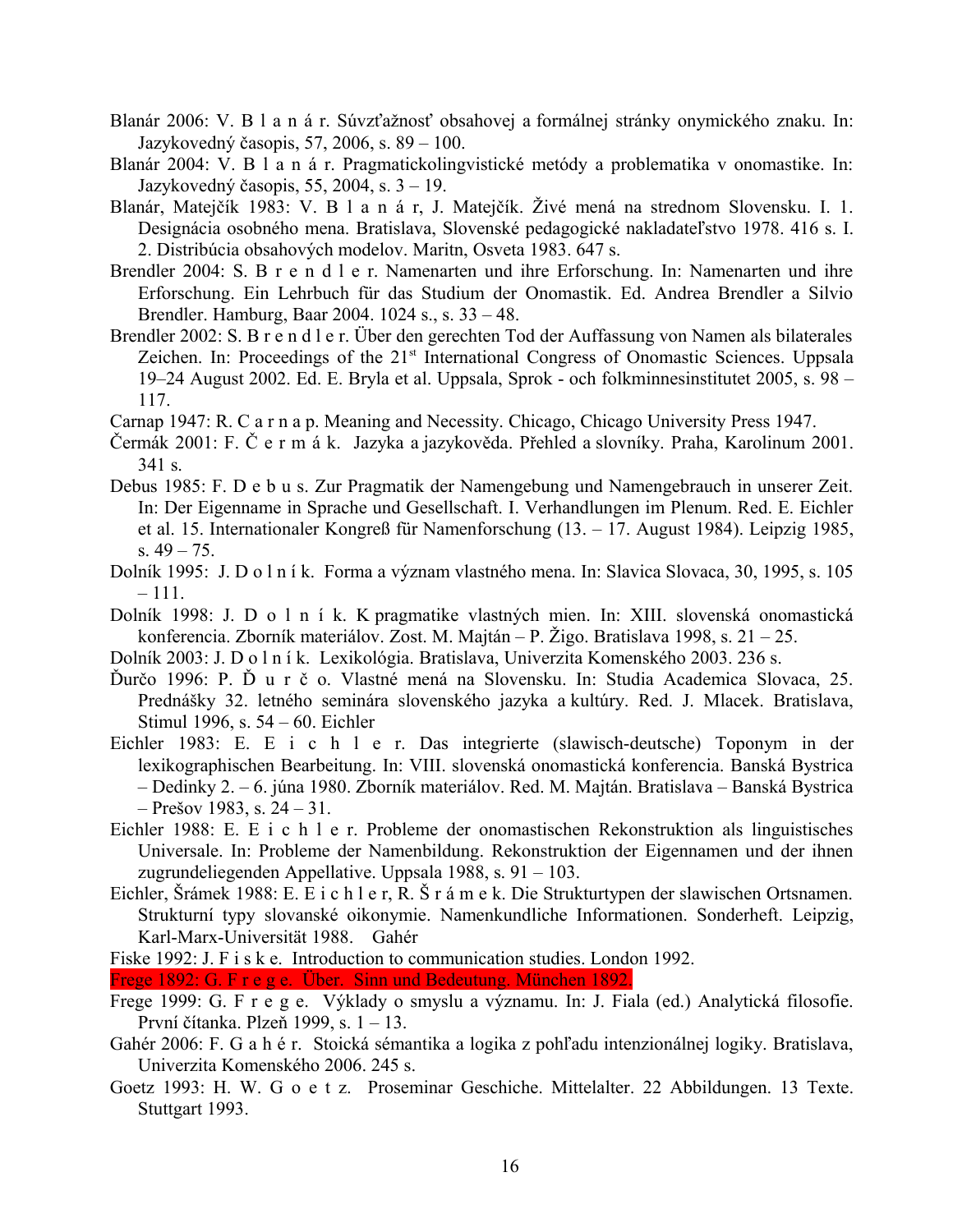- Halaga 1972: O. R. H a l a g a. Tvorenie osobných mien v najstaršej košickej mestskej knihe (1394 – 1405). In: Zborník materiálov z III. slovenskej onomastickej konferencie v Banskej Bystrici (4. – 6. 11. 1970). Red. V. Blanár. B. Bystrica 1972, s. 188 – 215.
- Hansack 1990: E. H a n s a c k. Bedeutung, Begriff, Name. Regensburg. Studia et exempla linguistica et philologica. Series II: Studia minora I. Editor Klaus Trost. Tom I. Regensburg 1990.
- Hansack 2000: E. H a n s a c k. Der Name im Sprachsystem: Grundprobleme der Sprachtheorie. Regensburg Roderer. Studia et exempla linguistica et philologica, Series I: Studia maiora 5. Regensburg 2000.
- Hansack 2004: E. H a n s a c k. Das Wesen des Namens. In: Namenarten und ihre Erforschung. Ein Lehrbuch für das Studium de Onomastik. Hrsg. A. Brendler und S. Brendler. Hamburg, Baar 2004, s.  $51 - 65$ .
- Haraj 2006: I. H a r a j. Antroponymická sústava u starých Grékov. In: Slavica Slovaca, 41, 2006, č. 1, s. 50 – 60.
- Horecký 2005: J. H o r e c k ý. Priezvisko ako jazykový znak. In: Kultúra slova, 39, 2005, č. 1, s.  $16 - 17$ .
- Christoph 1987: E. M. H o r e c k ý. Studien zur Semantik von Eigenanmen. (Ein Beitrag zur allgemeinen und deutschen Onomastik). Leipzig, Karl-Marx-Universität 1987. Namenkundliche Informationen: Beiheft 10. Imrichova
- Imrichová 2002: M. I m r i c h o v á. Logonymá v systéme slovenčiny. Prešov, Fakulta humanitných a prírodných vied PU 2002. 142 s.
- Jozefovič 2006: M. J o z e f o v i č. Modelovanie živých osobných mien na strednom Slovensku. Bratislava, Pedagogická fakulta UK 2006. 157 s. Dizertačná práca.
- Kaleta 1989: Z. K a l e t a. The evolutionary stages of Slavonic surnames in the context of European namegiving. In: Onoma, 29, 1989, s. 11 – 25.
- Kalverkämper 1978: H. K a l v e r k ä m p e. Textlinguistik der Eigennamen. Stuttgart, Klett-Cotta 1978.
- Kalverkämper 1997: H. K a l v e r k ä m p e. Onomastik als angewandte Semiotik. In: Namenkundliche Informationen, 71/72, 1997, s. 41 – 46.
- Kany 1995: W. K a n y. Namenverwendung zwischen öffentlich und privat. In: Namenforschung. Ein internationales Handbuch zur Onomastik. Hrsg. E. Eichler et al. 1. Teilband. Berlin – New York 1995, s. 509 – 514.
- Karpenko 1967: J. A. K a r p e n k o. Toponimična systema i systemnisť toponimiji. In: Povidomlennja Ukrajinśkoj onomastyčnoj komisji, 2, 1967, s. 3 – 12.
- Kohlheim 1977: V. K o h l h e i m. Zur Erforschung der Diffusion onomastischer Innovationen. In: Beiträge zur Namenforschung, N. F., 12, 1977, s. 1 – 34.
- Kohlheim 1981: V. K o h l h e i m. Diffusionstheoretische Aspekte spätmittelalterlicher Anthroponymie. Die Verbreitung der Rufnamengebung nach Heiligennamen in Regensburg bis a. 1375. In: Deutsch-slawische Namenforschung. Hrsg. H. B. Harder. Marburg/Lahn 1981, s.  $137 - 157$ .
- Majtán 1992: M. M a j t á n. K funkčnímu pojetí systému vlastních jmen. In: Slovo a slovesnost, 53, 1992, s. 211 – 214.
- Kripke 2002: S. K r i p k e. Majtán Naming and Necessity. In: Davidson, Donald, Harman, Gilbert (ed. Cambridge) 1972. Slov.: Pomenovanie a nevyhnutnosť. Bratislava, Kalligram 2002.
- Krüger 2004: D. K r ü g e r. Textlinguistische Methoden der Namenforschung. In: Namenarten und ihre Erforschung. Ein Lehrbuch für das Studium der Onomastik. Hrsg. von A. Brendler und S. Brendler. Hamburg, Baar 2004, s. 123 – 152.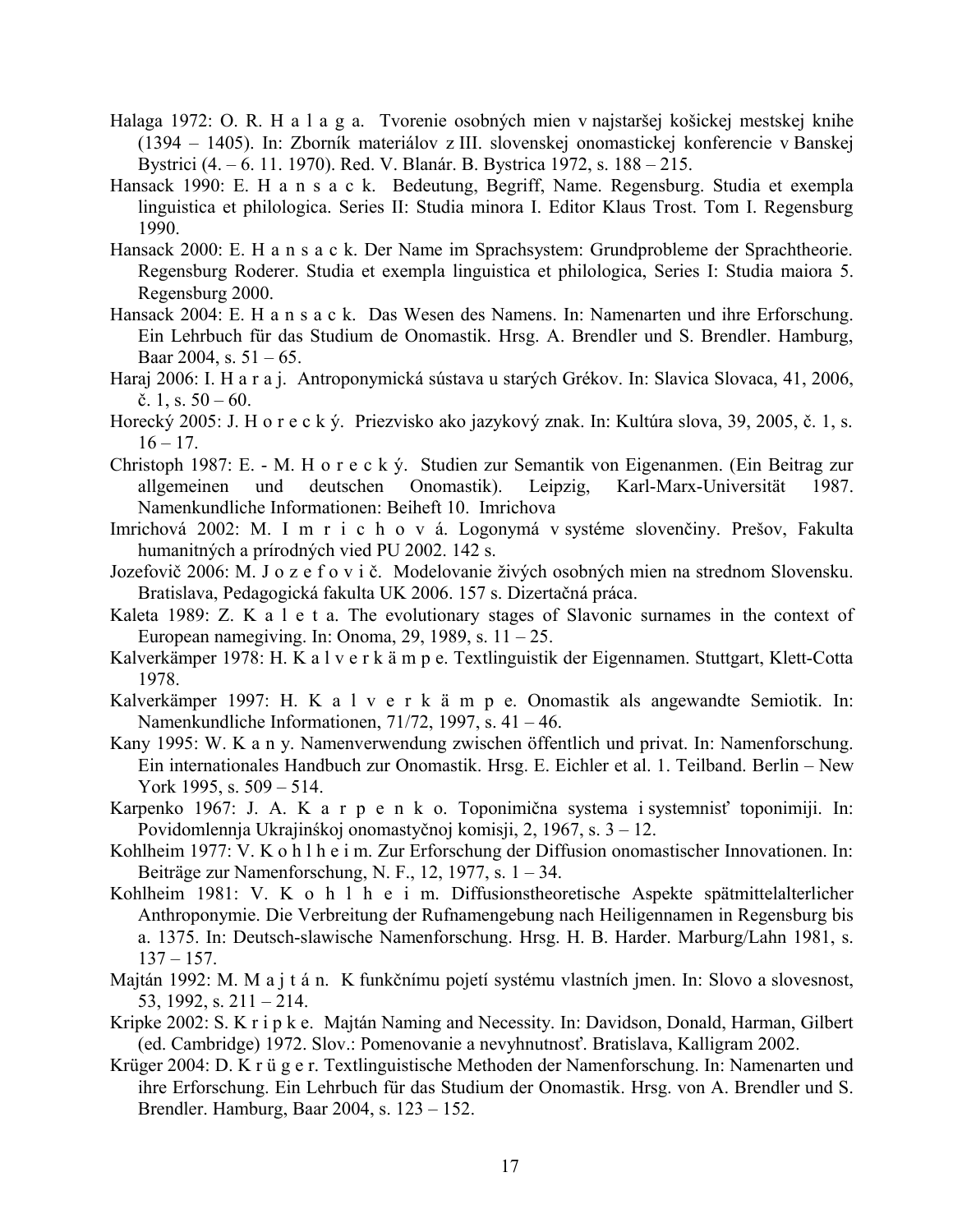- Kuryłowicz 1956: J e. K u r y ł o w i c z. La position linguistique de nom propre. In: Onomastica, 2, 1956, s.  $1 - 14$ .
- Langendonck 1995: W. V. L a n g e n d o n c k Name systems and name strata. In: Namenforschung. Ein internationales Handbuch zur Onomastik. Hrsg. E. Eichler et al. 1. Teilband. Berlin – New York 1995, s. 485 – 489
- Majtán 1976: M. M a j t á n. Mimojazyková stránka toponyma. In: VI. slovenská onomastická konferencia. Nitra 4. – 6. apríla 1974. Red. M. Majtán. Bratislava 1976, s. 31 – 37.
- Majtán 1996: M. M a j t á n. Z lexiky slovenskej toponymie. Bratislava, Veda 1996. 191 s.
- Materna 1999: P. M a t e r n a. Concepts and Objects. In: Acta Philosophica Fennica, vol. 63. Helsinki 1999.
- Mikkonen, Paikkala 1992: P. M i k k o n e n, S. P a i k k a l a. Sukunimet. Helsinki 1992, s. 31 45.
- Nicolaisen 1995.: W. F. H. N i c o l a i s e n. Name and Appellative. In: Namenforschung. Ein internationales Handbuch zur Onomastik. Hrsg. E. Eichler et al. 1. Teilband. Berlin – New York 1995, s. 384 – 393
- Paikkala, Sirrka: S. P a i k k a l a. Finnische Familiennamen auf -*(i)nen*. In: Studia Anthroponymica Scandinavica, 6, 1988, s 27 – 69.
- Paikkala, Paikkala 1988: S. P a i k k a l a J. P a i k k a l a. Statistische Angaben aus den Familiennamen der Finnen. Sukuviesti 1988.
- Pleskalová 1992: J. P l e s k a l o v á. Tvoření pomístních jmen na Moravě a ve Slezsku. Jinočany, nakl.  $H + H$  1992. 150 s.
- Pulgram 1950/1951: E. P u l g r a m. Historisch soziologische Betrachtung des modernen Familiennamens. In: Beiträge zur Namenforschung, 2, 1950/1951, s. 132 – 165.
- Rübekeil 2004: S t. R ü b e k e i l. Stammes- und Völkernamen. In: Namenarten und ihre Erforschung. Ein Lehrbuch für das Studium der Onomastik. Hrsg. A. Brendler und S. Brendler. Hamburg, Baar 2004, s. 743 – 771.
- Sokolová 2006: M. S o k o l o v á. Systémové modely tvorenia obyvateľských mien a etnoným v slovenčine. In: Slovenská reč, 71, 2006, č. 4, s. 205 – 223.
- Strawson 1985.: P. F. S t r a w s o n. Über Referenz. Übersetzt von J. Schulte. In: U. Wolf (ed.), Eigennamen. Dokumentation einer Kontroverse. Frankfurt a. M. 1985, s. 94 – 126.
- Svoboda 1964: J. S t r a w s o n. Staročeská osobní jména a naše příjmení. Praha, naklad. Československé akademie věd 1964. 317 s.
- Superanskaja 1973: A. V. S u p e r a n s k a j a. Občšaja teorija imeni sobstvennogo. Moskva, Izd. Nauka 1973. 366 s.
- Šmelík 1970: L. Š m e l í k. Využitie štatistickej metódy v onomastike. In: Zborník materiálov zo sympózia o teoretických a metodologických otázkach onomastiky a II. slovenskej onomastickej konferencie v Nitre 22. – 24. mája 1969. Red. Š. Krištof. Bratislava 1970, s. 85 – 93.
- Šmelík 1994: L. Š m e l í k. Poznámky k antroponymii Záhoria. In: Jazyková a mimojazyková stránka vlastných mien. XI. slovenská onomastická konferencia. Nitra 19. – 20. mája 1994. Zborník referátov. Red. E. Krošláková. Bratislava – Nitra 1994, s. 124 – 128.
- Šrámek 1972: R. Š r á m e k. Toponymické modely a toponymický systém. In: Slovo a slovesnost, 33, 1972, s. 304 – 318. Nem.: Zum Begriff "Modell" und "System" in der tschechischen Toponymie. In: Onoma, 27, 1972/3, s. 55 – 75.
- Šrámek 1974: R. Š r á m e k. Onymický příznak. In: VI. slovenská onomastická konferencia. Nitra 4. – 6. apríla 1974. Zborník materiálov. Red. M. Majtán. Bratislava 1976, s. 7 – 14.
- Šrámek 1976: R. Š r á m e k. Slovotvorný model v české toponymii. In: Slovo a slovesnosť, 37, 1976, s.  $112 - 120$ .